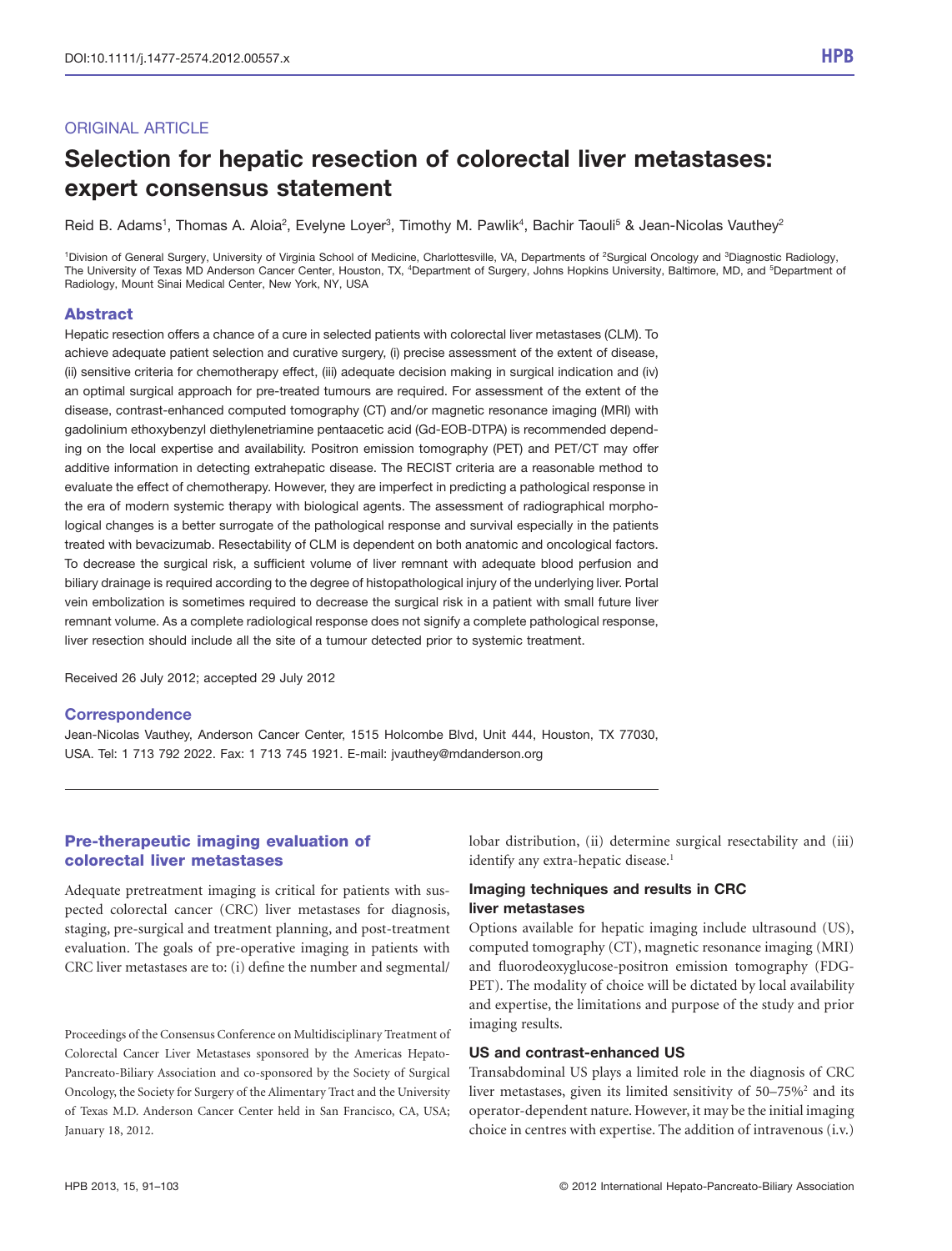contrast improves sensitivity by about 20%, results similar to those seen with MDCT (multi-detector CT).<sup>2-4</sup> The use of perflubutane ultrasound microbubbles (Sonazoid; Amersham Health, Princeton, NJ, USA) improves detection and characterization of focal liver lesions.<sup>5</sup> Liver lesions are detected with higher sensitivity using Sonazoid-enhanced US compared with CECT (contrast-enhanced CT), especially for small tumours.<sup>6,7</sup> However, US contrast agents are not Food and Drug Administration approved in the United States.

The best reference standard for the detection of liver metastases is intra-operative US (IOUS) combined with surgical exploration, typically performed at the time of hepatic surgery.<sup>8,9</sup> IOUS often alters the pre-operative surgical plan.<sup>10</sup> In a comparison between IOUS and helical CT on 250 patients undergoing surgical resection, IOUS detected additional tumours in 27% of patients.<sup>11</sup> Even improvements in cross-sectional imaging did not alter the beneficial role of IOUS, which altered surgical management in 20% of patients in two different time periods to account for improvements in CT scanning.<sup>12</sup> However, advances in MDCT and MRI ultimately may reduce the utility of IOUS.13,14 More recent results advocate the use of contrast-enhanced IOUS (CE-IOUS) based on a study of 60 patients with CRC.<sup>15</sup> CE-IOUS had greater sensitivity compared with CT/MR and IOUS (96.1% vs. 76.7% and 81.5%, respectively). Similar to transabdominal ultrasound, a limitation of IOUS is its operator dependence.

## Multidetector row CT (MDCT)

MDCT is routinely used for the detection of CRC liver and lung metastases.16 MDCT offers high temporal and spatial resolution, is widely available and relatively inexpensive. Contrast enhancement with a bolus-tracking technique is required for optimization of arterial and portal venous phase imaging and the detection of lesions. The arterial phase of enhancement is typically obtained 20–30 s after the injection of contrast, whereas the portal venous phase is obtained at approximately 60 s. Generally, CRC metastases are hypovascular, more evident during portal venous phase imaging,<sup>17</sup> appearing hypodense compared with normal liver parenchyma, often demonstrating rim enhancement that subsequently washes out on later phases.<sup>13</sup> Arterial phase imaging using a high contrast injection rate is useful for surgical planning as it delineates vascular anatomy and the relationship of intrahepatic lesions to these structures.

Liver metastases have a variable appearance on unenhanced CT, with the majority being hypointense. Calcifications may occur with mucinous adenocarcinoma.<sup>18</sup> A limitation of CT is the patient exposure to ionizing radiation and the potential for reactions to iodinated contrast. A second common limitation is the inability to adequately characterize sub-centimetre lesions, which are too small to accurately differentiate as metastatic or benign, even in patients with known primary malignancies.<sup>19,20</sup>

#### MRI

Recent technological advances in hardware and software, together with the development of a variety of MR contrast agents have made MRI the most accurate imaging technique for detection and characterization of liver masses, including metastases.<sup>21-23</sup> MRI does not use ionizing radiation, offers higher contrast resolution and the possibility of performing multiparametric imaging, combining T1, T2, and diffusion-weighted imaging (DWI) with dynamic multiphasic contrast imaging. State of the art MRI now routinely offers thin 3D T1-weighted dynamic acquisitions.<sup>24</sup> In addition, 3T MRI offers higher spatial resolution compared with 1.5T MRI, owing to the improved signal-to-noise ratio. CRC liver metastases are generally hypointense on T1W pre-contrast, slightly T2 hyperintense, with restricted diffusion (bright on high *b*-value diffusion with low apparent diffusion coefficient, except in necrotic metastases<sup>25</sup>). After gadolinium contrast injection, CRC metastases generally display a hypovascular enhancement pattern, with internal enhancement on portal venous or late venous phase images.26 Perilesional enhancement in the form of circular or wedge-shaped enhancement may also be seen.<sup>27</sup> Compared with CT, MRI has the potential advantage of increased lesion conspicuity given the number of different imaging sequences employed.25 DWI also improves liver lesion conspicuity compared with T2W sequences.<sup>28,29</sup>

Several i.v. contrast agents with differing performance characteristics are available to improve detection and characterization of liver lesions.<sup>30</sup> Extracellular gadolinium chelates such as gadopentetate dimeglumine (Gd-DTPA, Magnevist; Bayer Healthcare Pharmaceuticals, Berkeley, CA, USA) are used routinely in abdominal MRI. Hepatobiliary agents such as gadobenate dimeglumine (Gd-BOPTA; Multihance, Bracco Diagnostics, Princeton, NJ, USA) or gadoxetate disodium (Gd-EOB-DTPA, Eovist or Primovist; Bayer Healthcare Pharmaceuticals) can improve characterization of small liver lesions as they are taken up by normal liver parenchyma, but excluded from metastatic lesions.<sup>31,32</sup> Shimada *et al.*<sup>33</sup> assessed detection of small metastatic lesions ( $\leq$ 2 cm), using a 3T system, showing an area under the curve (AUC) of 0.958–0.966 for Gd-EOB-DTPA and 0.881–0.906 for DWI (for two observers). Lowenthal *et al*. <sup>34</sup> demonstrated superiority of Gd-EOB-DTPA enhanced MRI for the detection of CRC metastases (detection rate 94.4% and 100% for 2 observers) compared with DWI (78.3% and 97.5%). The delayed hepatocyte phase images after administration of Gd-EOB-DTPA have the disadvantage of missing small hepatic lesions near small vascular structures; these are better detected with DWI.35,36 Recently, Koh *et al*. showed the combination of DWI and Gd-EOB-DTPA-enhanced T1 weighted imaging significantly improved the detection of CRC liver metastases, over each technique alone.<sup>36</sup> The primary limitations of MRI are costs, contra-indications, and access to specialized techniques and the expertise to interpret them.

## PET and PET/CT

F18-FDG-PET imaging detects metabolically active tumour cells. Optimal PET imaging is performed with concurrent CT, providing a metabolic map of glucose uptake throughout the entire body. PET is routinely used in the evaluation of patients with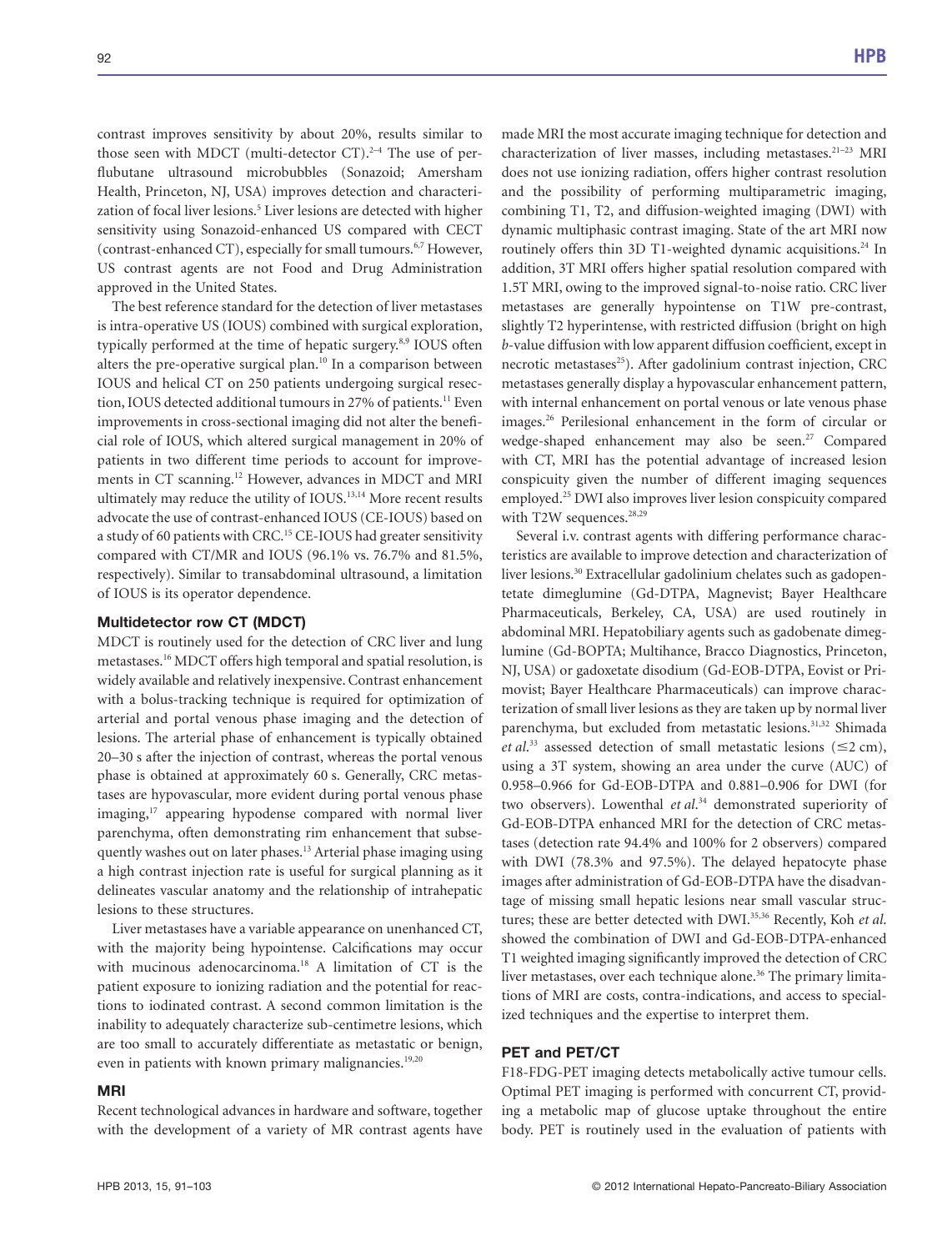malignancies, demonstrating high sensitivity and specificity for detection of liver metastases, with the advantage of detection of extrahepatic metastases, which can have profound implications for patient management.37 PET and PET/CT are superior to CT or MRI for detection of extrahepatic metastases, local recurrence, or diagnosis of indeterminate hepatic lesions.38–42 The use of i.v. contrast during the CT portion of a PET/CT examination improves the detection of CRC liver metastases.<sup>43</sup> However, PET is less effective for the diagnosis of small pulmonary nodules or the detection of intrahepatic recurrence especially in patients who have undergone chemotherapy.44 Other limitations of PET/CT imaging include limited availability, cost and the uncertainty surrounding its utility and the timing of its use during treatment planning for CRC metastases.

#### Comparison between imaging modalities

Each imaging modality has specific advantages and disadvantages, related to cost, speed of acquisition, the use of ionizing radiation, the risk of contrast reaction, and local availability and expertise. Sensitivity and specificity reported for different imaging modalities depend on a number of factors. These include the number of patients, their tumour burden (high tumour burden patients will have many subcentimetre lesions, lowering overall sensitivity), the reference standard used (preferably histological examination of resected specimens), the prevalence of incidental benign lesions (which will affect the specificity), the contrast agent used for MRI (hepatobiliary agents, extracellular Gd chelates), previous chemotherapy and the presence of fatty liver.

Available evidence supports the use of MRI for the detection of CRC liver metastases based on two recent meta-analyses. Floriani *et al*. <sup>45</sup> compiled 25 articles and showed that sensitivity and specificity on a per-patient basis for US, CT, MRI and FDG-PET were 63.0% and 97.6%, 74.8% and 95.6%, 81.1% and 97.2, and 93.8% and 98.7%, respectively. On a per-lesion basis, sensitivity was 86.3%, 82.6%, 86.3% and 86.0%, respectively. MRI showed a better sensitivity than CT in per-patient and per-lesion analysis. In per-lesion analysis, the difference was higher when liver-specific contrast agents were administered. Niekel *et al*. <sup>46</sup> compiled 39 articles (3391 patients) and showed the following estimates of sensitivity per-lesion: CT 74.4%, MRI 80.3% and FDG PET 81.4%. Per-patient sensitivities were CT 83.6%, MRI 88.2% and FDG PET 94.1%. The per-patient sensitivity of CT was lower than that of FDG PET  $(P = 0.025)$ . Specificity estimates were comparable. For lesions smaller than 10 mm, the sensitivity estimates for MRI were higher than those for CT. No differences were seen for lesions measuring at least 10 mm. In this meta-analysis, the use of liverspecific contrast material and MDCT scanners did not provide improved results. Data about FDG PET/CT were too limited for comparisons with other modalities. It was concluded that MRI was the preferred first-line modality for evaluating untreated CRC liver metastases.46 Seo *et al*. <sup>47</sup> compared Gd-EOB-DTPA enhanced MRI (using 3T) with CE-PET/CT, and demonstrated a AUC of 0.94 vs. 0.81 for Gd-EOB-MRI vs. CE-PET/CT for all lesion sizes

 $(P<0.001)$ , 0.92 vs. 0.60 for lesions  $\leq 1$  cm  $(P<0.001)$  and 0.88 vs. 0.96 for lesions  $>1$  cm ( $P = 0.098$ ), respectively. It was concluded that Gd-EOB-enhanced MRI using a 3T system is more accurate than CE-PET/CT, especially for the detection of small  $(\leq 1.0 \text{ cm})$ lesions.

Finally, MRI is more sensitive for the detection of small CRC metastases  $(\leq 1$  cm) compared with CT in the presence of chemotherapy associated steatosis.<sup>48</sup>

#### Consensus statement

- 1 The choice of imaging technique for pre-treatment assessment of colorectal liver metastases depends on local expertise and availability.
- 2 However, when the technical and interpretive expertise is available:
	- a MRI combining Gd-EOB-DTPA delayed images and diffusion-weighted imaging has the best performance characteristics for detecting and characterizing liver lesions, particularly those < 1 cm in size. However, increased sensitivity may be associated with reduced specificity.
	- b In patients with steatosis or changes secondary to preoperative chemotherapy, MRI is more sensitive for the detection of metastatic lesions and is the preferred imaging technique for these patients.
- 3 PET and PET/CT are useful for detecting extra-hepatic metastases and local recurrence. However, it is less effective for the diagnosis of small pulmonary nodules or the detection of small liver metastases.

### Imaging evaluation of response

Imaging is the cornerstone of response evaluation in oncology. Established methods of evaluation rely on changes in tumour size as defined by the WHO and RECIST criteria.<sup>49-51</sup> The advent of targeted and locoregional therapies, however, are increasingly drawing attention to the shortcomings of this method while at the same time, advances in molecular imaging and image processing are opening up new opportunities for response evaluation.<sup>52</sup> Inconsistent agreement between the objective response and patient outcome underscores the need to establish better criteria.<sup>53</sup> Several sophisticated new methods exploring the response to treatment, such as perfusion CT and MRI, diffusion-weighted imaging and texture evaluation, are in the developmental stages.52,54–58 In clinical practice, a tumour response in hepatic CRC metastasis can be evaluated from three different perspectives:

- a change in tumour size
- morphological changes unrelated to size
- functional imaging, using F18-FDG PET.

#### Change in tumour size

A change in tumour size is quantified and categorized into one of four groups used to judge the effect of the drug. The WHO crite-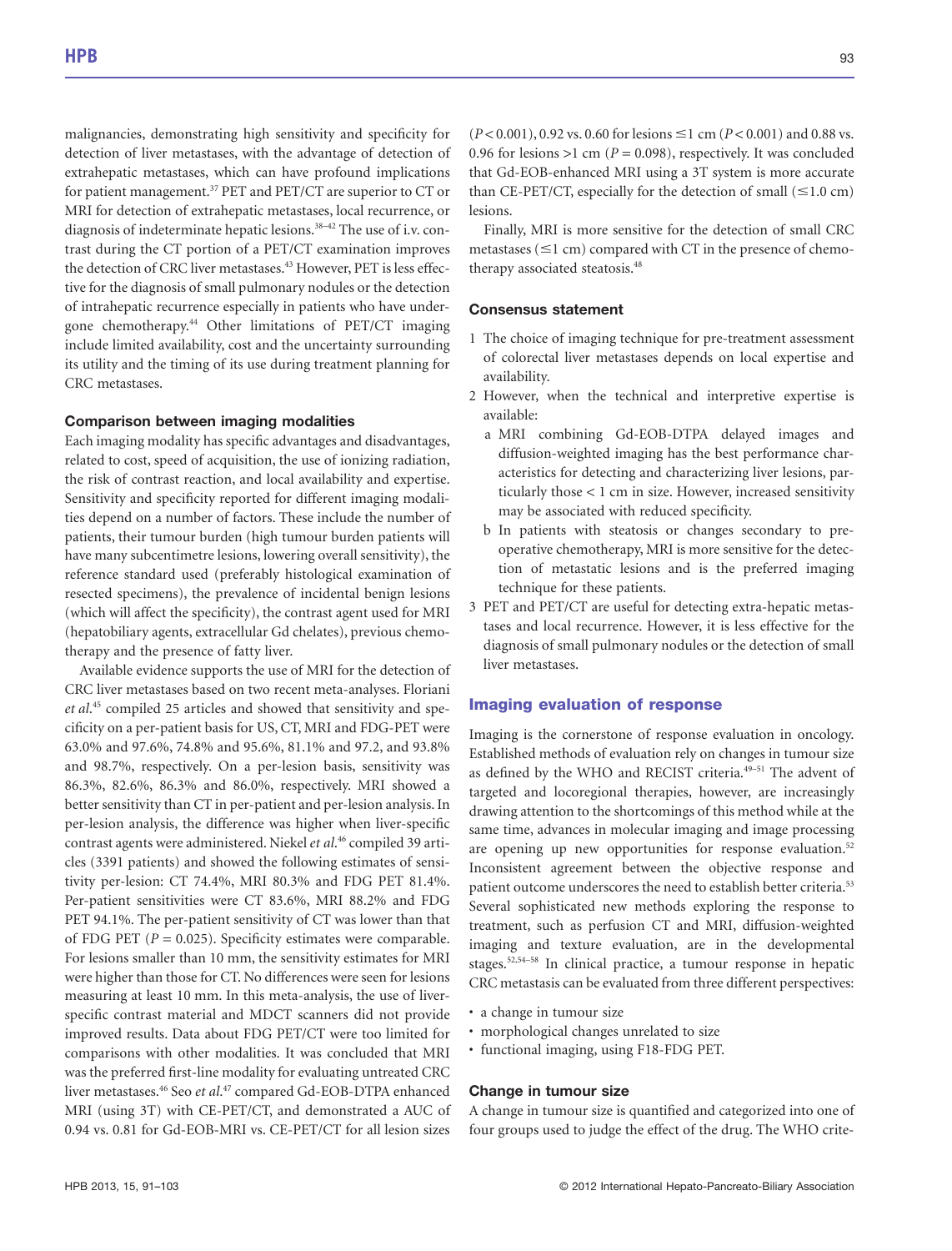ria, the first attempt at standardization, uses bidimensional measurements. In 2000, RECIST criteria were introduced to simplify data collection and increase standardization.<sup>49</sup> The RECIST criteria were revised in 2009 to clarify the evaluation of nodal disease, refine the definition of Progressive disease (PD) and further simplify data collection. The RECIST criteria use unidimentional measurement and are based on the sum of the maximal transverse diameters of up to five target lesions measured before and after treatment. The percentage difference between the two measurements is used to categorize treatment response. Broadly, partial response (PR) is defined by a decrease of at least 30% of the pretreatment sum. PD is defined by an increase of at least 20% and at least 5 mm in the sum, or a new lesion.<sup>51</sup> A complete response (CR) is defined by the disappearance of all lesions and stable disease (SD) by a lack of change.<sup>51</sup> It is extremely important to note that although radiological CR may reflect pathological CR, it is not always synonymous with pathological CR. Consequently, all metastatic sites identified on pre-chemotherapy imaging need to be resected.59 This highlights the critical value of high-quality pre-chemotherapy scans.

A change in tumour size is a strong indicator of a response, but recent studies have questioned the clinical value of the categorical definitions of RECIST, and the choice of threshold values that were developed in an era when precise measurements were not feasible. The need for a 30% decrease in tumour size derives from historical data collected at a time when a precise measurement was impossible. Today, the available imaging techniques allow better estimation. Two recent studies show that an early decrease in size of 10% correlates better with outcome than the established 30% decrease by RECIST.<sup>60,61</sup> These results indicate the cut-off value and optimal time of evaluation need reappraisal.

#### Non-size-based morphological parameters

Increasingly, studies recognize morphological features as valid indicators of a response, particularly with targeted therapy. Features such as modification of the tumour texture, enhancement and margins are reflections of a response regardless of a change in tumour size.<sup>51,62</sup> This correlation was first observed with gastrointestinal stromal tumours (GIST), leading to establishment of the Choi criteria.62 Similar changes occur in hepatic CRC metastases treated with bevacizumab-containing chemotherapy.<sup>63</sup> Hepatic CRC metastases typically are heterogeneous with poorly defined margins. Tumours with an optimal response to therapy become homogeneous with sharp margins lacking enhancement. They acquire a pseudocystic appearance. Comparison of the subjectively judged pretreatment and post-treatment morphological characteristics allows classification of patients into optimal, partial or non-responders. The morphological radiographical response correlates very well with the pathological response, is a better indicator of a minor pathological response (with more than 50% of viable tumour) than RECIST, and correlates with overall survival.<sup>63</sup> It is important to note these criteria have been

described with high-quality CT,<sup>63</sup> but are not yet validated with MRI. These criteria need to be validated in independent studies.

## Functional imaging with F18-FDG PET

Many authors advocate using F18-FDG PET for response evaluation in hepatic CRC metastases.<sup>64</sup> Although a metabolic response reflects tumour volume, the data are insufficient to support the routine use of F18-FDG PET for response assessment in metastatic CRC.<sup>65</sup> Importantly, the sensitivity of PET decreases after systemic chemotherapy<sup>44</sup> and PET, like CT, is not an accurate indicator of a complete pathological response.<sup>66</sup> The most recent publication on the subject indicates that PET can identify patients that will not benefit from treatment after only one cycle of chemotherapy.<sup>67</sup>

## Consensus statement

- 1 The RECIST criteria are routinely used criteria; however, they are limited for assessing a response to systemic and locoregional therapy in hepatic CRC. Newer data demonstrate the need to reassess the response criteria.
- 2 Morphological assessment is a better surrogate of a pathological response and survival than the RECIST criteria in patients receiving bevacizumab. However, this needs to be validated in larger independent studies.
- 3 The role of PET in evaluating a treatment response in metastatic CRC is undefined. Therefore, its routine use in this circumstance is not indicated.

## Definition of resectability

After confirmation of medical fitness for general anaesthesia and major abdominal surgery, the eligibility for resection in patients with CRC metastases is determined by two domains: oncological and technical. From an oncological perspective, evaluation for extrahepatic disease and the response to pre-operative systemic therapy are the main considerations. From a technical perspective, resection is the preferred treatment option if all viable tumours can be removed with negative margins, while leaving an adequate functional liver remnant.

## Oncological resectability

From an oncological perspective, in the era of effective systemic therapy, the goal of complete resection of all viable disease in patients with CRC liver metastases is critical as they are the most likely to benefit from this approach. This applies to extirpation of both intra- and extrahepatic disease.

## Extrahepatic disease

All patients with CRC liver metastases require adequate preoperative staging for the biochemical and radiological presence, location, multiplicity, volume and resectability of extrahepatic disease. Excluding the case of synchronous disease at the primary tumour site, the most common sites of extrahepatic disease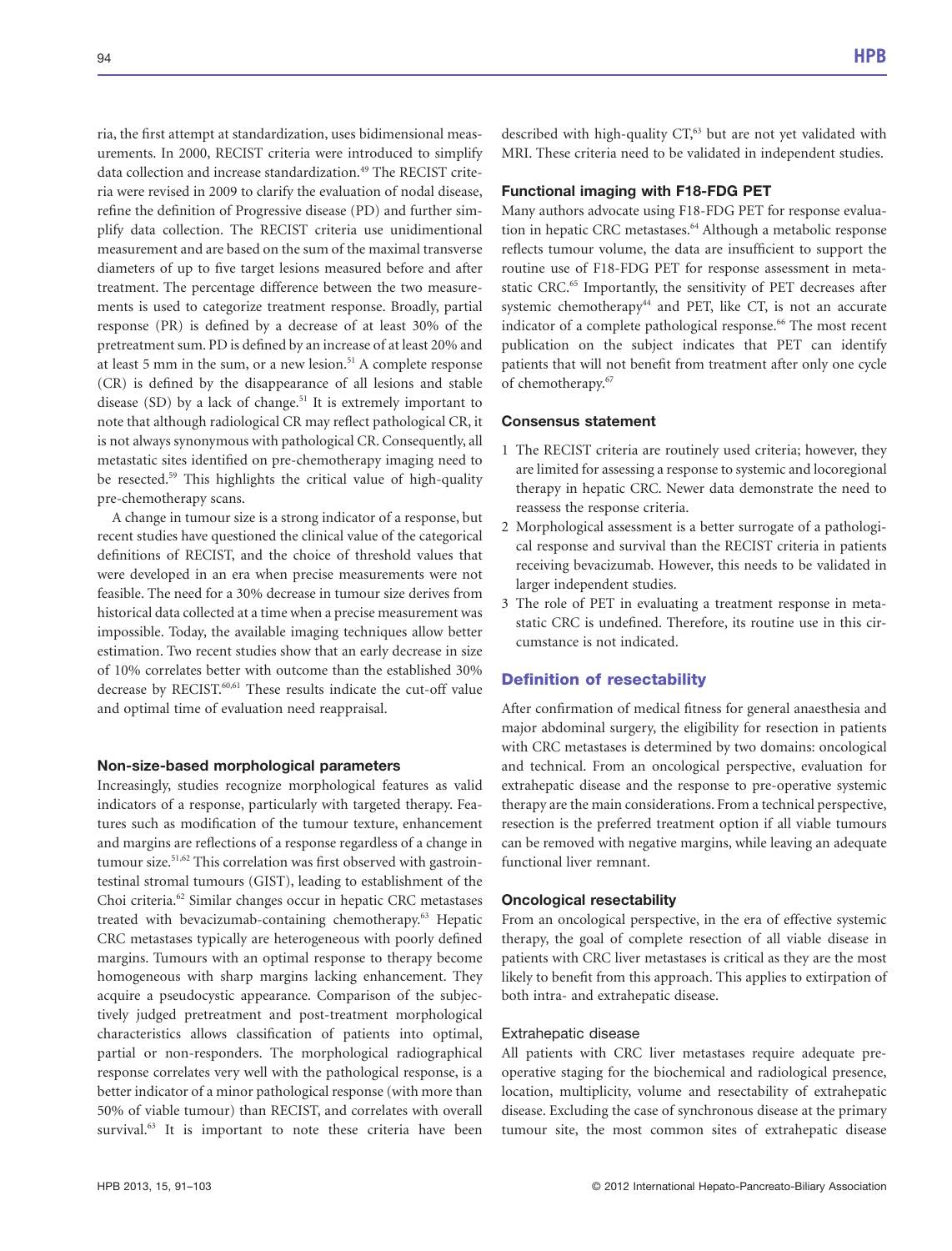include recurrent colorectal involvement, intra-abdominal lymph node involvement and lung metastases.<sup>68</sup> Several previous studies report long-term post-hepatectomy survival in highly selected patients with clinically apparent extrahepatic disease.<sup>68-74</sup> These studies have defined clinical variables associated with poor outcomes including a positive resection margin,<sup>68,71,72</sup> extrahepatic disease site, $72-74$  number of metastases $68,72,73$  and an unanticipated intra-operative diagnosis.71,72 In particular, regarding extrahepatic disease sites, patients with isolated lung metastases or periportal adenopathy have the best 5-year survivals  $(30-40\%)$ .<sup>72</sup> Those with limited volume peritoneal disease have intermediate 5-year survivals (15–30%), whereas patients with aortocaval adenopathy or multiple sites of disease rarely benefit from liver resection (5-year survivals  $\langle 15\% \rangle$ .<sup>75</sup> Furthermore, whether these variables are present or absent, posthepatectomy recurrence in patients with extrahepatic disease is nearly universal, ranging from 84% to 95%.71–73,75

These data suggest that patients harbouring limited extrahepatic disease amenable to surgical resection (e.g. isolated portal lymphadenopathy) or with reasonable expectations for long-term control with adjuvant therapies (e.g. small volume lung disease) and who have responded to pre-operative systemic therapy could be considered for hepatic resection.When the extrahepatic disease burden is not resectable or controllable, a hepatic metastasectomy is contraindicated.

## Response to systemic therapy

When patients are treated with pre-operative systemic therapy prior to a hepatic resection, the patient and surgeon benefits by observing the biological behaviour of the tumour. Although uncommon with modern systemic therapy regimens, patients occasionally (5–15%) will progress during administration of systemic therapy, demonstrating growth of known lesions and/or development of new lesions.76 Considering the potency of current therapy, disease progression represents a marker for aggressive tumour biology. Allen *et al.* in 2003<sup>77</sup> and Adam *et al.* in 2004<sup>78</sup> recognized the association between progression during preoperative systemic therapy and poor post-hepatectomy survival. The previous study by Adam *et al*. indicated that in patients with > 3 liver metastases who progressed on chemotherapy the 5-year survival after liver resection was only 8%.78 A more recent study challenges this concept,<sup>79</sup> finding no relationship between the preoperative therapy response and survival. However, only 44% of patients in this study received modern therapy regimens compared with 85% in the Adam study.

Progression in the form of development of new lesions, regardless of location, is the strongest predictor of poor posthepatectomy outcomes.78 When patients progress in the form of new lesions during pre-operative chemotherapy, additional considerations include confirmation that the patient received a modern chemotherapy regimen, performance of tumoural genetic testing (i.e. K-ras and B-raf) and administration of second-line systemic therapy.<sup>80</sup> In contrast, the prognostic impact of progression in the form of pre-existing intrahepatic lesion growth during pre-operative chemotherapy is unclear, suggesting that patients with this pattern of progression and anatomically resectable lesions may remain candidates for a hepatectomy.

## Technical resectability

Assessment of technical resectability requires a multifaceted analysis of liver anatomy, histology and function, best analyzed in a multidisciplinary setting with input from hepatobiliary surgeons, radiologists, hepatologists and pathologists. The previously proposed definition of technical resectability mandating 'a margin negative removal of all viable tumours leaving a minimum of two contiguous segments of hepatic parenchyma with adequate vascular inflow and outflow and adequate biliary drainage' has served the surgical community well.<sup>1</sup> More recently, the ability to accurately predict the future liver remnant volume and function has optimized the selection of patients with resectable CRC metastases.

## Assessment of adequate postoperative (remnant) liver volume

Liver volumetry permits quantification of the anticipated future liver remnant (FLR) volume.<sup>81,82</sup> This allows patient stratification for the risk of liver failure after a major hepatectomy. Additionally, FLR assessment can guide selection of candidates who may benefit from portal vein embolization (PVE).<sup>83-87</sup> Studies confirm FLR hypertrophy after PVE, allowing a major hepatectomy in patients who were previously technically unresectable because the FLR was too small. This approach also lowers the risk of post-operative liver insufficiency for patients with borderline FLR volumes.<sup>85,87-89</sup> These data support the concept that patients with a normal liver, in general, will tolerate a reduction in liver volume to 20%. Those with chemotherapy-induced liver injury require a FLR volume of approximately 30% and those with cirrhosis require at least a 40% residual volume.81,90,91

## Assessment of remnant liver function

The FLR volume after a major hepatectomy does not account for all the factors contributing to early post-operative liver insufficiency and mortality. In addition to the volume, function of the FLR has evolved as an important factor for consideration. Thus, technical resectability takes into account liver anatomy, FLR volume and function. Eastern countries use ICG excretion as a critical assay to assess liver function,  $84,92$  and consequently, resectability. ICG excretion is not widely available in the West, thus surgeons have relied more on laboratory assessments of liver function, such as solitary values (e.g. serum bilirubin) or aggregate scores (e.g. model for end-stage liver disease<sup>93</sup>). For patients with abnormal liver laboratories and/or imaging, a liver biopsy may confirm the presence of histological abnormalities. This information is combined with clinical expertise to decide whether the patient's liver function is sufficient to support a hepatectomy. With increased utilization of pre-operative systemic chemo-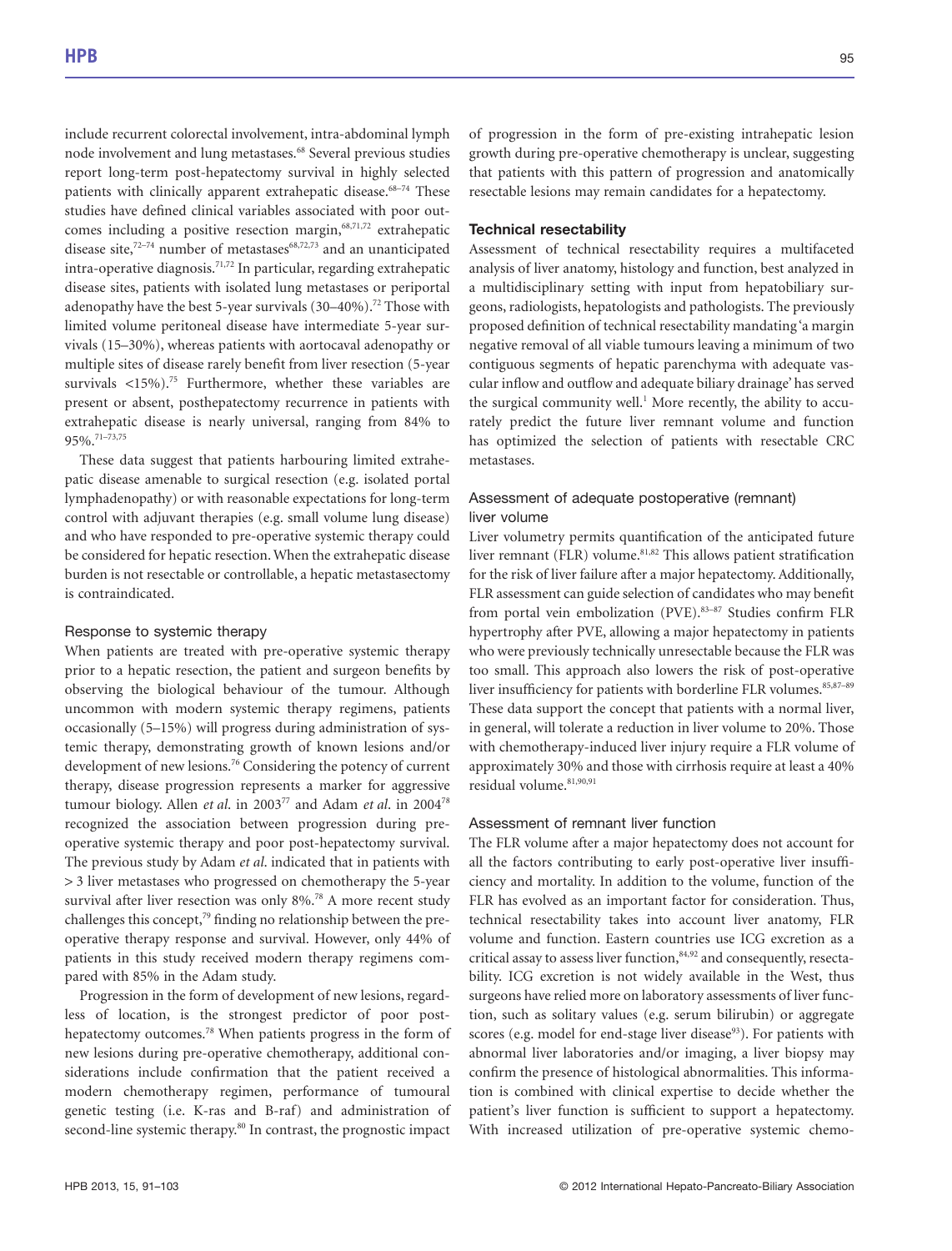therapy, $94$  and the epidemics of obesity $95$  and viral hepatitis,  $96$  it has become increasingly hazardous to perform a major hepatectomy in the absence of an objective measure of FLR function.

One of the few accurate tests available for the assessment of the functional and regenerative capacity of the FLR is PVE.<sup>81-84</sup> The FLR's ability to hypertrophy in response to PVE is a highly reliable indicator of the function of the remnant liver. Therefore, hypertrophy should be considered another criteria for resectability in patients with marginal FLR volumes.<sup>85,86</sup> Furthermore, recent data indicates a high risk of post-operative liver failure for patients with marginal FLR volumes when the FLR does not hypertrophy after PVE by at least 5 percentage points. Although the liver continues to hypertrophy over time after PVE, patients without adequate hypertrophy within 10 weeks of a technically successful PVE should be approached with extreme caution.<sup>85</sup>

#### Resectional strategies

The suitability of a surgical strategy for the treatment of CRC metastases is evaluated by its safety and oncological efficacy. With limited liver tumour burden, including small volume and anatomically favourably positioned bilateral metastases, a one-stage strategy involving one or more simultaneous partial to lobar hepatic resections is safe and effective.<sup>97-102</sup> When extensive bilobar metastases are present, several surgical strategies are available. The most frequently utilized is a two-stage strategy with initial resection of tumours within the future liver remnant contralateral to planned PVE, followed by percutaneous PVE and a subsequent ipsilateral second-stage resection. The percutaneous technique of PVE is more effective at inducing liver hypertrophy than simple portal ligation.103,104 For patients who are candidates for this approach and complete the second stage, long-term survivals are equivalent to patients with more limited disease treated with a conventional single-stage strategy.<sup>103</sup>

Several recent publications describe novel approaches to treat patients with extensive bilobar CRC metastases.<sup>105-108</sup> While innovative, current experience with these techniques is limited and the data available regarding the safety and oncological profile are insufficient to advocate any of these as valid resectional strategies.

## Margin status

The acceptable margin width necessary when resecting CRC liver metastases has been debated for decades. Prior to effective systemic therapy, studies identified a survival advantage when a negative margin width of 1 cm was achieved and a consensus developed that this margin width was not only optimal, but defined resectability.<sup>109–111</sup> Recent studies that include patients treated with pre-operative systemic therapy, consistently have found that the resection margin width, as long as no tumour cells are microscopically present at the margin, does not impact longterm survival.<sup>112-116</sup> Two recent detailed analyses provide the genetic and pathological bases for this argument.<sup>117,118</sup>

Several authors hypothesize that surgical transection techniques and effective chemotherapy minimize the impact of a subcentimeter margin on long-term outcomes. One group suggests the prognostic distinction between R0 and R1 (microscopically positive margin) is diminishing in the current era of systemic chemotherapy.119 Unfortunately, more definitive conclusions regarding optimal and acceptable margins of resection are confounded by differences in study patient populations, including the per cent of patients receiving modern pre-operative chemotherapy.

Combined, these studies support a consensus that resectability of CRC liver metastases be based on a minimal goal of achieving a margin-negative resection. Therefore, patients with hepatic metastases, regardless of the anatomic distribution or relationship to critical structures, should be considered resectable if the margin is expected to be a grossly and microscopically negative margin in a patient with a sufficiently sized FLR.

## **Conclusions**

Published experience supports determination of resectability in patients with CRC liver metastases based on an adequate imaging evaluation and consideration of both oncological and technical aspects. From an oncological perspective, patients with limited and favourably located extrahepatic disease that is durably controllable with a second treatment modality and patients with minimal progression of existing disease during administration of pre-operative systemic therapy may still benefit from a hepatic resection and should be considered resectable.

From a technical perspective, the ability to remove all viable metastasis with negative microscopic margins, leaving a minimum of two contiguous segments of hepatic parenchyma with adequate vascular inflow and outflow, adequate biliary drainage and adequate functional regenerative capacity defines resectability. Any surgical approach with a proven record of safety and long-term oncological benefit that adheres to these principles is valid as a resectional strategy.

#### Consensus statement

Oncological criteria of resectability

- 1 Prior to considering resection of CRC hepatic metastases, pretreatment radiological staging is required to assess for the presence and extent of intra- and extrahepatic disease.
- 2 Patients harbouring limited extrahepatic disease amenable to surgical resection or with reasonable expectations for longterm control with adjuvant therapies may be considered for a hepatic resection.
- Patients with significant progression of metastatic disease (growth in more than three existing liver metastases and/or the development of multiple new lesions) during treatment with optimal pre-operative chemotherapy should have a surgical resection deferred until achieving disease control with secondline systemic or regional therapies.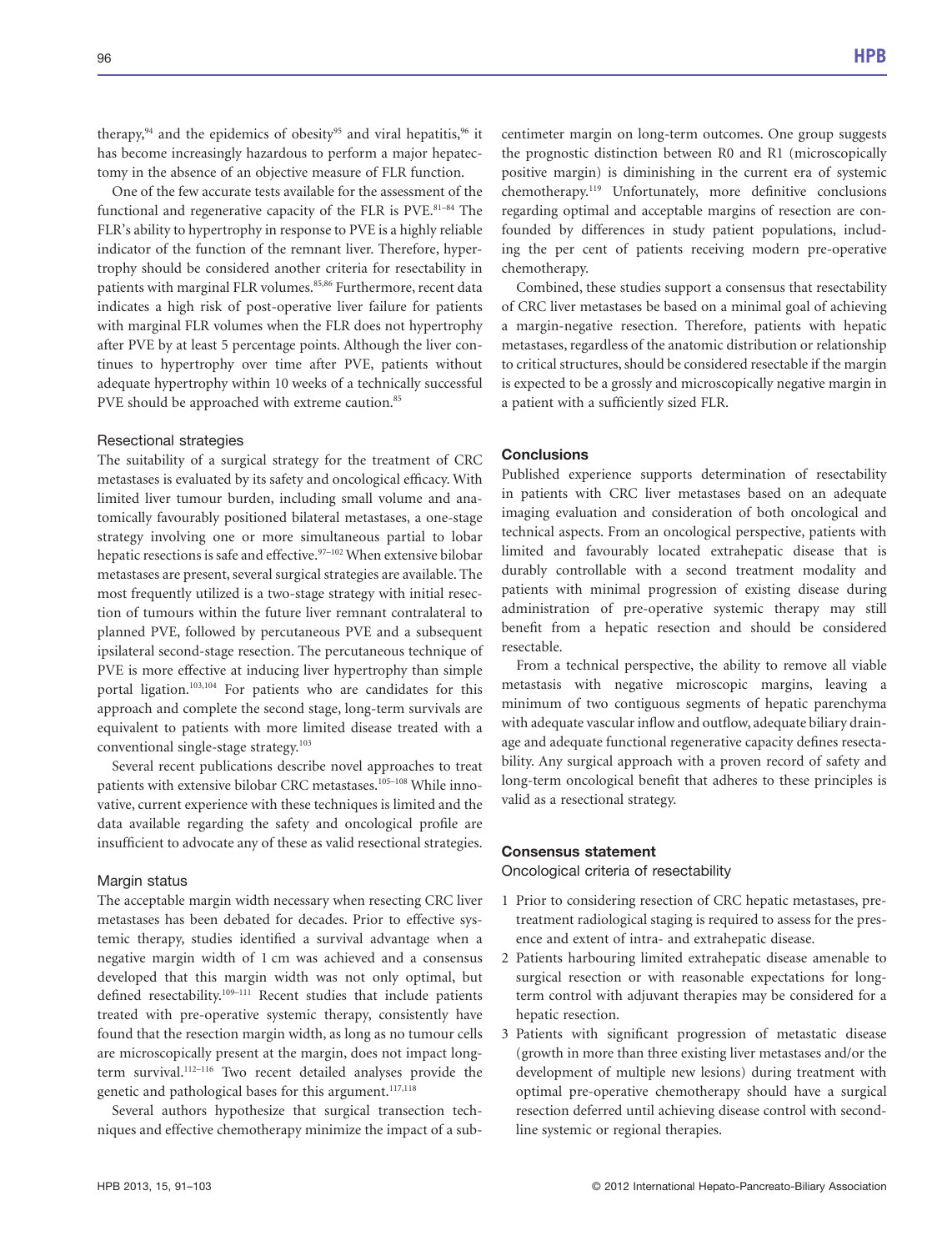#### Technical criteria of resectability

- 1 Resectability includes the expectation that a margin-negative resection (i.e. R0) can be achieved.
- 2 The technical feasibility of a hepatic resection should be based on four criteria related to the liver remnant after resection:
	- a the anticipated ability to preserve two contiguous segments
	- b the anticipated ability to preserve adequate vascular inflow, outflow and biliary drainage
	- c the anticipated ability to preserve adequate FLR volume (20% in normal liver and 30% in pretreated liver with chemotherapy)
	- d the demonstrated ability of the FLR to adequately function based on the appropriate regenerative response after PVE in patients with a marginal FLR volume and/or underlying liver disease.

## Management of the disappearing metastasis

A subset of patients with CRC liver metastasis will be treated with pre-operative chemotherapy. Pre-operative chemotherapy can be used to treat patients with unresectable liver metastasis or in the neoadjuvant setting before surgery for resectable liver metastasis.76,77,120,121 New chemotherapeutic and targeted agents have higher response rates than previous systemic agents.<sup>59,122</sup> The pathological response to pre-operative chemotherapy is strongly predictive of prognosis after a resection, $123$ ; however, the fate of patients with a complete radiological response is unclear.<sup>59</sup> The entity 'disappearing' metastases describes the complete radiological response after effective chemotherapy leading to several institutional reports describing their experiences with this situation.59,122,124–127 Disappearing metastases become a problem when they are outside of the field of planned surgery. As such they should be defined as 'missing' metastases. It is best to avoid the problem of 'missing' liver metastasis by early involvement of the liver surgeon, preferably before the initiation of chemotherapy. In addition, limiting the duration of chemotherapy to a fixed, short course (e.g. in the neoadjuvant setting) or a response adequate to allow surgical resection (e.g. 'conversion' chemotherapy) is desirable. Placing fiducials or coils to mark small metastases at risk of becoming 'missing' before chemotherapy assists intra-operative localization of DLM.<sup>128</sup>

The incidence of disappearing liver metastasis (DLM) ranges from 5% to 38%. $59,122,124-127$  A complete radiological response depends, however, on the quality and completeness of preoperative imaging.129 Until recently, contrast-enhanced multi-slice CT has been the primary imaging modality for CRC liver metastasis with sensitivities ranging from 60% to 90%.15,130–132 However, pre-operative chemotherapy can cause steatosis or steatohepatitis, limiting the accuracy, interpretation, and consequently, the utility of CT for evaluating CRC liver metastasis.133–135 Recent reports indicate MRI is superior to a CT scan for pre-operative characterization of CRC liver metastasis and the response to therapy after preoperative chemotherapy.132 Auer*et al*. note that the inability to observe DLM on MRI is strongly associated (OR,  $4.7; P =$  $0.005$ ) with a true complete response at histology.<sup>122</sup> In this study, of the seven DLM detected at the site of its disappearance, six were detected by MRI. In a meta-analysis evaluating varying preoperative imaging modalities, Bipat *et al*. note that MRI is more accurate than CT for detecting lesions after pre-operative chemotherapy.<sup>130</sup> These data support using MRI to evaluate patients with DLM as the best imaging technique to assess for residual disease and delineate those patients with a 'true' radiological complete response.

Among patients with DLM an extensive search for the lesions, including full mobilization of the liver, palpation and intraoperative ultrasound, is essential at the time of surgery.136 Contrast-enhanced intra-operative ultrasonography is more sensitive for detecting DLM, finding an additional 10%–15% DLM vs. palpation and unenhanced ultrasonography.<sup>136</sup> The ability to detect DLM at the time of surgery ranges from 27% to 45%.59,122,124,127 Benoist *et al*. report observing macroscopic disease among 24% of patients in spite of a pre-operative CT scan (in this study, metastases were evaluated only on CT-scan) showing a complete response.59 More recently, van Vledder *et al*. report intra-operative detection of DLM in 45% of patients undergoing surgery.<sup>127</sup> The variability in detecting DLM at the time of surgery is undoubtedly multifactorial, but the most likely contributor is the quality of the pre-operative imaging. Specifically, the ability to detect the site of DLM is more common among patients without pre-operative MR imaging, suggesting these lesions are not 'true' complete responders, but rather are simply lesions undetected in the absence of MR imaging.<sup>122,124,125</sup>

The concordance between a complete clinical/radiological response and a complete pathological response is variable, ranging from 20% to 100%.59,124–127 Benoist *et al*. reported viable tumour cells in 80% of pathologically examined specimens containing a DLM after short duration pre-operative chemotherapy and no targeted biological therapy.59 van Vledder *et al*. reported a complete pathological response in 35% of DLM that were detected and resected. Others report a higher response, observing complete pathological responses in 58% of DLM, which were incorporated in the resection specimen, but not detected at the time of surgery.127 Elias *et al*. <sup>124</sup> reported a pathological complete response of 45%, whereas Auer *et al*. <sup>122</sup> noted a complete response of 65%. The variability in complete pathological response rates probably is related to type and duration of chemotherapy.<sup>129</sup> For groups employing hepatic arterial infusion therapy, the incidence of a complete pathological response is much higher.<sup>122,124,125</sup> Specifically, Elias *et al*. reported a complete response rate of 86% among patients receiving hepatic arterial infusion therapy prior to surgery vs. 22% for those receiving systemic chemotherapy alone.124,125 Collectively these data demonstrate that a complete radiological response is not equivalent to a complete pathological response.

In addition to a pathological response, DLM may result in a durable clinical response. In reviewing the literature, investigators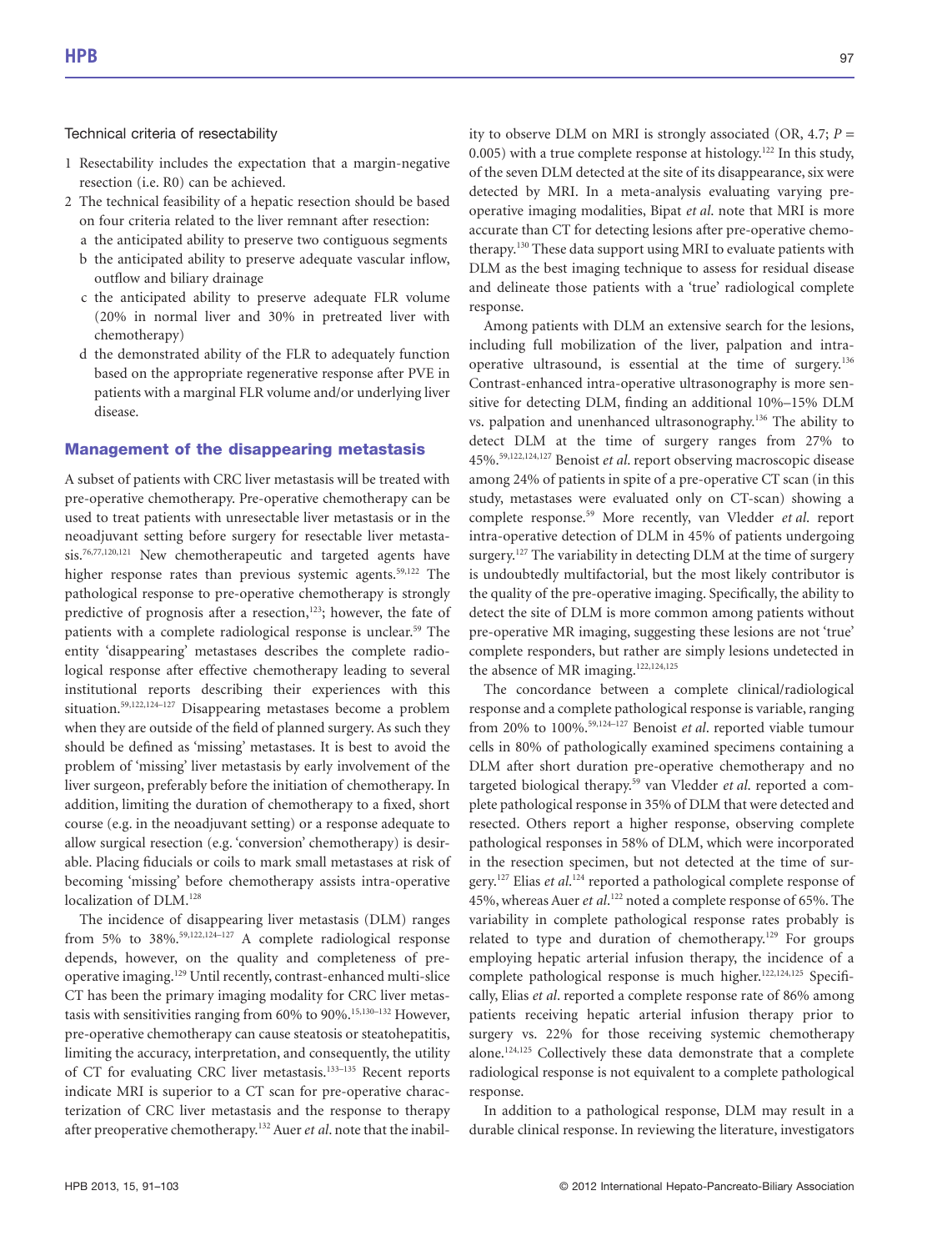defined a durable clinical response as DLM without recurrence on follow-up imaging over a period of time (usually 1 year).<sup>59,122,124,127</sup> Previous reports indicate a higher incidence of recurrence for DLM left *in situ* when other resected DLM exhibit an incomplete pathological response.129 Benoist *et al*. showed that a complete pathological response of 20% correlates with a similarly low durable clinical response of 25%.59 van Vledder *et al*. reported 17 patients with unidentified, untreated DLM, who develop local recurrence at the initial site of disease in 10 (59%), with a median time to intra-hepatic recurrence of 11 months.<sup>127</sup> Again, similar to data on a pathological response, a durable clinical response is more likely after hepatic arterial therapy. Tanaka *et al*. reported nearly a 100% durable response after treatment with hepatic arterial infusion therapy.126 Elias *et al*. used post-operative hepatic arterial infusion therapy achieving a durable response in 70% of patients.124 Auer *et al*. reported that most lesions, when they recur, do so 10 to 20 months after cessation of chemotherapy.<sup>122</sup>

Not surprisingly, most studies report a higher rate of intrahepatic recurrence among patients with untreated DLM compared with those having complete resection of the DLM.<sup>127</sup> In several series, DLM recur in more than one-half of patients when the DLM are not resected.59,127A post-operative adjuvant hepatic arterial infusion results in a lower incidence of intrahepatic recurrence.122,124–126 Overall 5-year survival for patients with DLM ranges from 40% to 80%.59,122,124–127 Several reports find no statistically significant difference in overall survival among patients with some untreated DLM vs. those in whom all original DLM sites were excised.<sup>127,129</sup>

Because a complete pathological or durable clinical response for DLM occurs in only 20% to 40% of patients treated with systemic chemotherapy, surgical resection of CRC liver metastasis should include all original sites of disease. This recommendation is particularly pertinent when a major hepatectomy is not required and a limited resection has the potential to leave DLM *in situ*. In the situation of a mixed response to therapy, when some metastases disappear while other areas have residual macroscopic disease, the clinical approach is more controversial. While the recommendation is resection of all original sites of disease including the DLM, this is not always feasible. Resection of residual macroscopic disease while leaving DLM untreated may be reasonable in select patients, therefore, this approach is not considered an absolute contraindication to surgery.<sup>129</sup> Selective resection of residual macroscopic disease with or without some of the sites of DLM, while leaving other DLM sites untreated is appropriate only in a multidisciplinary setting. Prior to surgery, a chemotherapy break is valuable to allow a better evaluation as to whether, or which, DLM truly represent a durable clinical response off chemotherapy. The goal of such an approach is to extirpate all macroscopic or residual sites of disease while assuming that the untreated, non-recurrent DLM sites will remain quiescent. One should consider resuming systemic chemotherapy or hepatic arterial infusion therapy in the adjuvant setting with this approach.<sup>129</sup>

# Consensus statement

- 1 A complete radiological response does not signify a complete pathological response as residual microscopic disease can be expected in up to 90% of patients with resected DLM treated with pre-operative systemic chemotherapy.
- 2 From a surgical perspective, not all 'disappearing' liver metastases and only those 'missing' (i.e. outside of planned resection field) are relevant.
- 3 Multidisciplinary assessment with appropriate imaging prior to chemotherapy would minimize the occurrence of 'missing' metastases.
- 4 In patients with metastases at risk of disappearing and missing at surgery, placement of a fiduciary marker by interventional radiology should be considered.
- 5 Because a complete pathological or durable clinical response for DLM occurs in only 20% to 40% of patients treated with systemic chemotherapy, surgical resection of CRC liver metastasis should include all original sites of disease.

# Conflicts of interest

None declared.

## References

- 1. Charnsangavej C, Clary B, Fong Y, Grothey A, Pawlik TM, Choti MA. (2006) Selection of patients for resection of hepatic colorectal metastases: expert consensus statement. Ann Surg Oncol 13:1261–1268. Epub 2006/09/02.
- 2. Konopke R, Kersting S, Bergert H, Bloomenthal A, Gastmeier J, Saeger HD et al. (2007) Contrast-enhanced ultrasonography to detect liver metastases: a prospective trial to compare transcutaneous unenhanced and contrast-enhanced ultrasonography in patients undergoing laparotomy. Int J Colorectal Dis 22:201–207.
- 3. Dietrich CF, Kratzer W, Strobe D, Danse E, Fessl R, Bunk A et al. (2006) Assessment of metastatic liver disease in patients with primary extrahepatic tumors by contrast-enhanced sonography versus CT and MRI. World J Gastroenterol 12:1699–1705. Epub 2006/04/06.
- 4. Larsen LP, Rosenkilde M, Christensen H, Bang N, Bolvig L, Christiansen T et al. (2007) The value of contrast enhanced ultrasonography in detection of liver metastases from colorectal cancer: a prospective doubleblinded study. Eur J Radiol 62:302–307.
- 5. Sugimoto K, Shiraishi J, Moriyasu F, Saito K, Doi K. (2009) Improved detection of hepatic metastases with contrast-enhanced low mechanical-index pulse inversion ultrasonography during the liverspecific phase of sonazoid: observer performance study with JAFROC analysis. Acad Radiol 16:798–809. Epub 2009/04/28.
- 6. Hatanaka K, Kudo M, Minami Y, Maekawa K. (2008) Sonazoidenhanced ultrasonography for diagnosis of hepatic malignancies: comparison with contrast-enhanced CT. Oncology 75 (Suppl. 1):42–47. Epub 2009/02/20.
- 7. Moriyasu F, Itoh K. (2009) Efficacy of perflubutane microbubbleenhanced ultrasound in the characterization and detection of focal liver lesions: phase 3 multicenter clinical trial. AJR Am J Roentgenol 193:86– 95. Epub 2009/06/23.
- 8. Cervone A, Sardi A, Conaway GL. (2000) Intraoperative ultrasound (IOUS) is essential in the management of metastatic colorectal liver lesions. Am Surg 66:611–615. Epub 2000/08/05.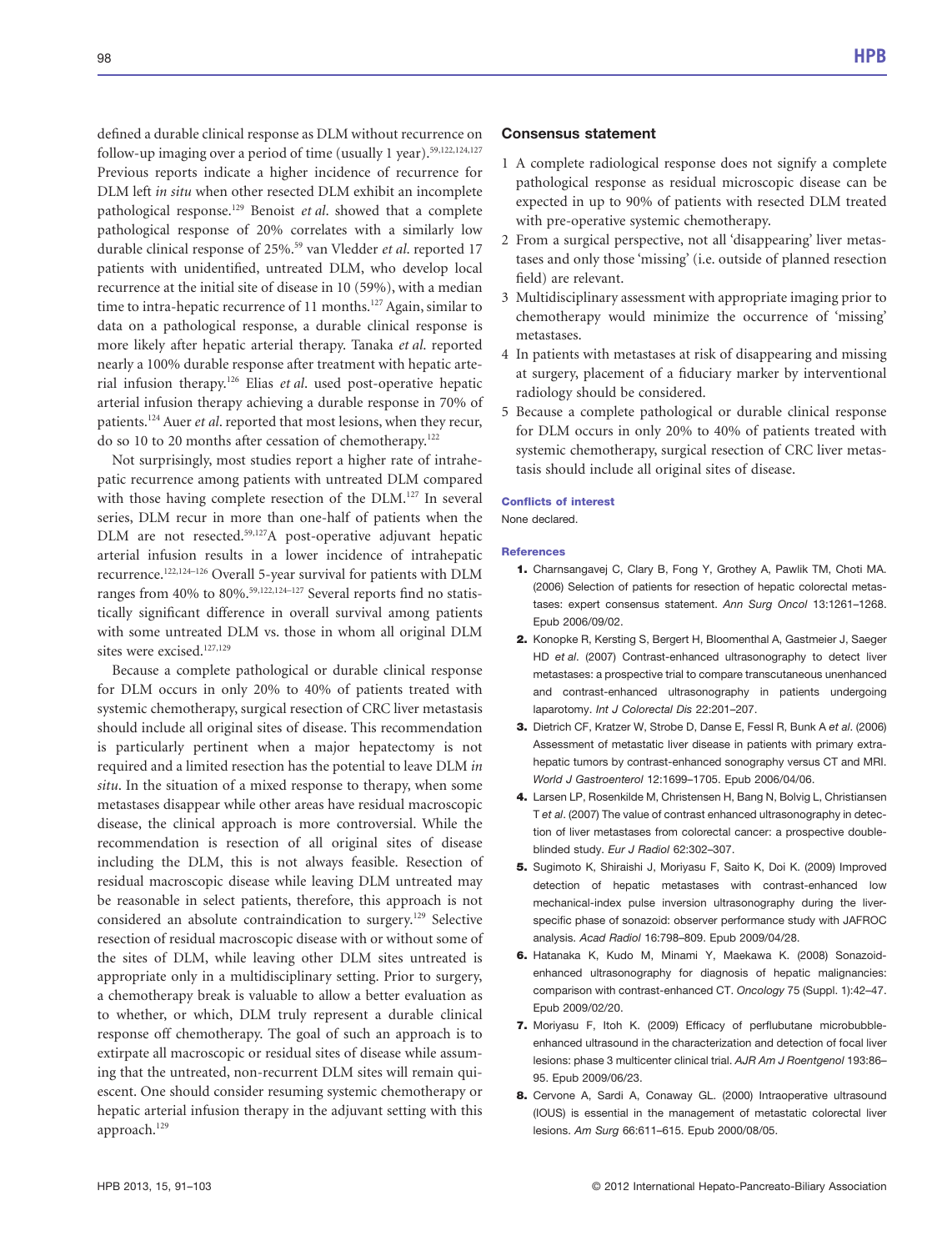- 9. Foroutani A, Garland AM, Berber E, String A, Engle K, Ryan TL et al. (2000) Laparoscopic ultrasound vs triphasic computed tomography for detecting liver tumors. Arch Surg 135:933–938. Epub 2000/08/02.
- 10. Kruskal JB, Kane RA. (2006) Intraoperative US of the liver: techniques and clinical applications. Radiographics 26:1067–1084. Epub 2006/07/ 18.
- 11. Scaife CL, Ng CS, Ellis LM, Vauthey JN, Charnsangavej C, Curley SA. (2006) Accuracy of preoperative imaging of hepatic tumors with helical computed tomography. Ann Surg Oncol 13:542–546. Epub 2006/02/14.
- 12. Ellsmere J, Kane R, Grinbaum R, Edwards M, Schneider B, Jones D. (2007) Intraoperative ultrasonography during planned liver resections: why are we still performing it? Surg Endosc 21:1280–1283. Epub 2007/ 02/13.
- 13. Sahani DV, Kalva SP, Tanabe KK, Hayat SM, O'Neill MJ, Halpern EF et al. (2004) Intraoperative US in patients undergoing surgery for liver neoplasms: comparison with MR imaging. Radiology 232:810–814. Epub 2004/07/27.
- 14. Tamandl D, Herberger B, Gruenberger B, Schoppmann SF, Puhalla H, Schindl M et al. (2008) Adequate preoperative staging rarely leads to a change of intraoperative strategy in patients undergoing surgery for colorectal cancer liver metastases. Surgery 143:648–657. Epub 2008/ 04/26.
- 15. Ong KO, Leen E. (2007) Radiological staging of colorectal liver metastases. Surg Oncol 16:7–14. Epub 2007/05/15.
- 16. Kamel IR, Fishman EK. (2004) Recent advances in CT imaging of liver metastases. Cancer J. 10:104–120.
- 17. Soyer P, Poccard M, Boudiaf M, Abitbol M, Hamzi L, Panis Y et al. (2004) Detection of hypovascular hepatic metastases at triple-phase helical CT: sensitivity of phases and comparison with surgical and histopathologic findings. Radiology 231:413–420.
- 18. Scatarige JC, Fishman EK, Saksouk FA, Siegelman SS. (1983) Computed tomography of calcified liver masses. J Comput Assist Tomogr 7:83–89. Epub 1983/02/01.
- 19. Khalil HI, Patterson SA, Panicek DM. (2005) Hepatic lesions deemed too small to characterize at CT: prevalence and importance in women with breast cancer. Radiology 235:872–878.
- 20. Schwartz LH, Gandras EJ, Colangelo SM, Ercolani MC, Panicek DM. (1999) Prevalence and importance of small hepatic lesions found at CT in patients with cancer. Radiology 210:71–74. Epub 1999/01/14.
- 21. Braga L, Guller U, Semelka RC. (2004) Modern hepatic imaging. Surg Clin North Am 84:375–400. Epub 2004/04/06.
- 22. Patel J, Sigmund EE, Rusinek H, Oei M, Babb JS, Taouli B. (2010) Diagnosis of cirrhosis with intravoxel incoherent motion diffusion MRI and dynamic contrast-enhanced MRI alone and in combination: preliminary experience. J Magn Reson Imaging 31:589–600. Epub 2010/ 02/27.
- 23. Semelka RC, Cance WG, Marcos HB, Mauro MA. (1999) Liver metastases: comparison of current MR techniques and spiral CT during arterial portography for detection in 20 surgically staged cases. Radiology 213:86–91. Epub 1999/11/30.
- 24. Rofsky NM, Lee VS, Laub G, Pollack MA, Krinsky GA, Thomasson D et al. (1999) Abdominal MR imaging with a volumetric interpolated breath-hold examination. Radiology 212:876–884.
- 25. Pedro MS, Semelka RC, Braga L. (2002) MR imaging of hepatic metastases. Magn Reson Imaging Clin N Am 10:15–29. Epub 2002/05/ 10.
- 26. Danet IM, Semelka RC, Leonardou P, Braga L, Vaidean G, Woosley JT et al. (2003) Spectrum of MRI appearances of untreated metastases of the liver. AJR Am J Roentgenol 181:809-817.
- 27. Semelka RC, Hussain SM, Marcos HB, Woosley JT. (2000) Perilesional enhancement of hepatic metastases: correlation between MR imaging and histopathologic findings-initial observations. Radiology 215:89–94. Epub 2001/02/07.
- 28. Bruegel M, Gaa J, Waldt S, Woertler K, Holzapfel K, Kiefer B et al. (2008) Diagnosis of hepatic metastasis: comparison of respirationtriggered diffusion-weighted echo-planar MRI and five t2-weighted turbo spin-echo sequences. AJR Am J Roentgenol 191:1421– 1429.
- 29. Parikh T, Drew SJ, Lee VS, Wong S, Hecht EM, Babb JS et al. (2008) Focal liver lesion detection and characterization with diffusion-weighted MR imaging: comparison with standard breath-hold T2-weighted imaging. Radiology 246:812–822. Epub 2008/01/29.
- 30. Gandhi SN, Brown MA, Wong JG, Aguirre DA, Sirlin CB. (2006) MR contrast agents for liver imaging: what, when, how. Radiographics 26:1621–1636.
- 31. Hammerstingl R, Huppertz A, Breuer J, Balzer T, Blakeborough A, Carter R et al. (2008) Diagnostic efficacy of gadoxetic acid (Primovist) enhanced MRI and spiral CT for a therapeutic strategy: comparison with intraoperative and histopathologic findings in focal liver lesions. Eur Radiol 18:457–467. Epub 2007/12/07.
- 32. Kim YK, Lee JM, Kim CS, Chung GH, Kim CY, Kim IH. (2005) Detection of liver metastases: gadobenate dimeglumine-enhanced threedimensional dynamic phases and one-hour delayed phase MR imaging versus superparamagnetic iron oxide-enhanced MR imaging. Eur Radiol 15:220–228.
- 33. Shimada K, Isoda H, Hirokawa Y, Arizono S, Shibata T, Togashi K. (2010) Comparison of gadolinium-EOB-DTPA-enhanced and diffusionweighted liver MRI for detection of small hepatic metastases. Eur Radiol 20:2690–2698. Epub 2010/06/22.
- 34. Lowenthal D, Zeile M, Lim WY, Wybranski C, Fischbach F, Wieners G et al. (2011) Detection and characterisation of focal liver lesions in colorectal carcinoma patients: comparison of diffusion-weighted and Gd-EOB-DTPA enhanced MR imaging. Eur Radiol 21:832–840. Epub 2010/10/05.
- 35. Koh DM, Brown G, Riddell AM, Scurr E, Collins DJ, Allen SD et al. (2008) Detection of colorectal hepatic metastases using MnDPDP MR imaging and diffusion-weighted imaging (DWI) alone and in combination. Eur Radiol 18:903–910. Epub 2008/01/15.
- 36. Koh DM, Collins DJ, Wallace T, Chau I, Riddell AM. (2011) Combining diffusion-weighted MRI with Gd-EOB-DTPA-enhanced MRI improves the detection of colorectal liver metastases. Br J Radiol 85:980– 989.
- 37. Erturk SM, Ichikawa T, Fujii H, Yasuda S, Ros PR. (2006) PET imaging for evaluation of metastatic colorectal cancer of the liver. Eur J Radiol 58:229–235.
- 38. Chen LB, Tong JL, Song HZ, Zhu H, Wang YC. (2007) (18)F-DG PET/CT in detection of recurrence and metastasis of colorectal cancer. World J Gastroenterol 13:5025–5029. Epub 2007/09/15.
- 39. Chua SC, Groves AM, Kayani I, Menezes L, Gacinovic S, Du Y et al. (2007) The impact of 18F-FDG PET/CT in patients with liver metastases. Eur J Nucl Med Mol Imaging 34:1906–1914. Epub 2007/08/24.
- 40. Schmidt GP, Baur-Melnyk A, Haug A, Utzschneider S, Becker CR, Tiling R et al. (2009) Whole-body MRI at 1.5 T and 3 T compared with FDG-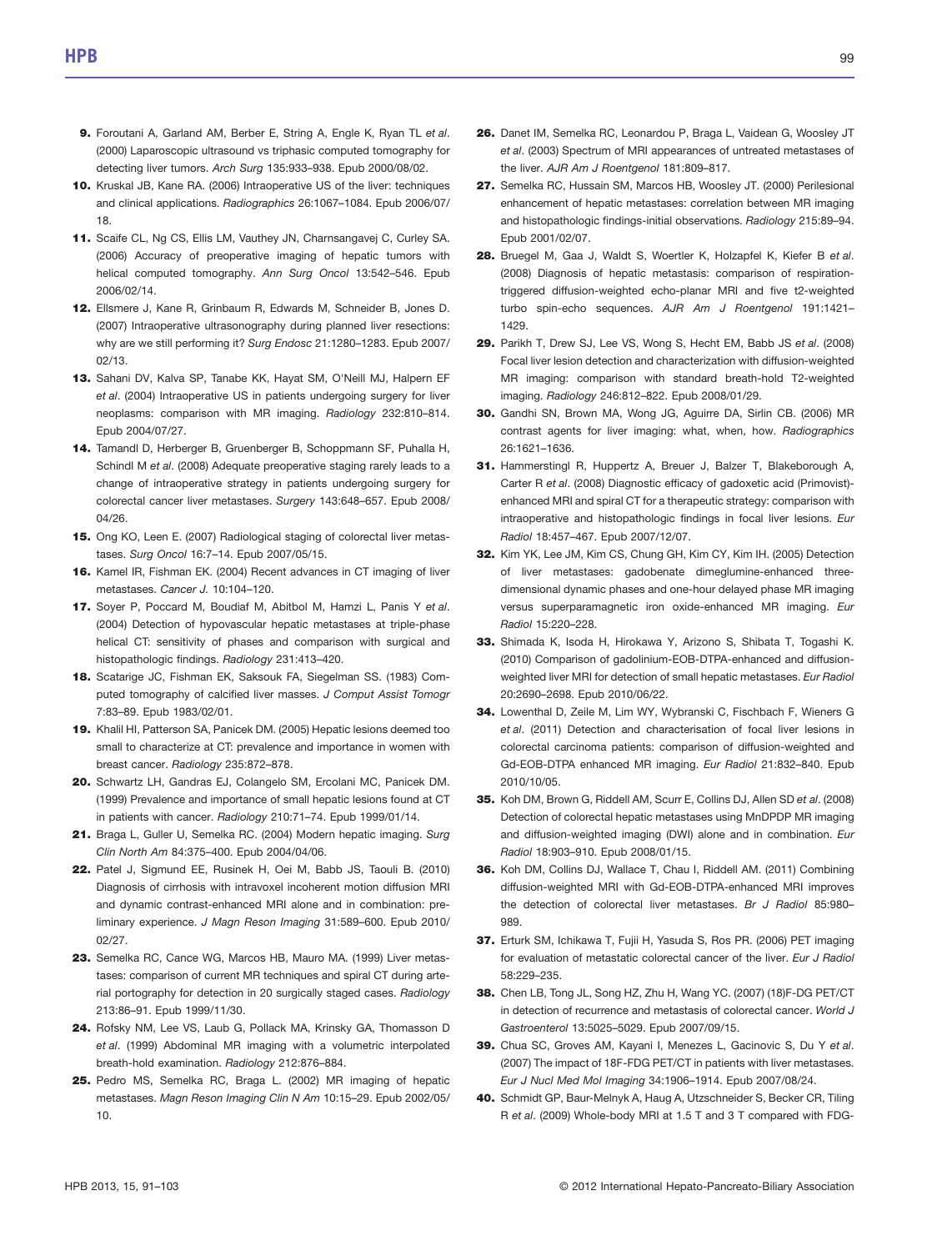PET-CT for the detection of tumour recurrence in patients with colorectal cancer. Eur Radiol 19:1366–1378. Epub 2009/02/05.

- 41. Truant S, Huglo D, Hebbar M, Ernst O, Steinling M, Pruvot FR. (2005) Prospective evaluation of the impact of [18F]fluoro-2-deoxy-D-glucose positron emission tomography of resectable colorectal liver metastases. Br J Surg 92:362–369. Epub 2005/01/27.
- 42. Votrubova J, Belohlavek O, Jaruskova M, Oliverius M, Lohynska R, Trskova K et al. (2006) The role of FDG-PET/CT in the detection of recurrent colorectal cancer. Eur J Nucl Med Mol Imaging 33:779–784. Epub 2006/03/28.
- 43. Badiee S, Franc BL, Webb EM, Chu B, Hawkins RA, Coakley F. (2008) Role of IV iodinated contrast material in 18F-FDG PET/CT of liver metastases. AJR Am J Roentgenol 191:1436–1439.
- 44. Glazer ES, Beaty K, Abdalla EK, Vauthey JN, Curley SA. (2010) Effectiveness of positron emission tomography for predicting chemotherapy response in colorectal cancer liver metastases. Arch Surg 145:340–345; discussion 345. Epub 2010/04/21.
- 45. Floriani I, Torri V, Rulli E, Garavaglia D, Compagnoni A, Salvolini L et al. (2010) Performance of imaging modalities in diagnosis of liver metastases from colorectal cancer: a systematic review and meta-analysis. J Magn Reson Imaging 31:19–31. Epub 2009/12/23.
- 46. Niekel MC, Bipat S, Stoker J. (2010) Diagnostic imaging of colorectal liver metastases with CT, MR imaging, FDG PET, and/or FDG PET/CT: a meta-analysis of prospective studies including patients who have not previously undergone treatment. Radiology 257:674–684. Epub 2010/ 09/11.
- 47. Seo HJ, Kim MJ, Lee JD, Chung WS, Kim YE. (2011) Gadoxetate disodium-enhanced magnetic resonance imaging versus contrastenhanced 18F-fluorodeoxyglucose positron emission tomography/ computed tomography for the detection of colorectal liver metastases. Invest Radiol 46:548–555. Epub 2011/05/18.
- 48. Kulemann V, Schima W, Tamandl D, Kaczirek K, Gruenberger T, Wrba F et al. (2011) Preoperative detection of colorectal liver metastases in fatty liver: MDCT or MRI? Eur J Radiol 79:e1–e6. Epub 2010/04/16.
- 49. Therasse P, Arbuck SG, Eisenhauer EA, Wanders J, Kaplan RS, Rubinstein L et al. (2000) New guidelines to evaluate the response to treatment in solid tumors. European Organization for Research and Treatment of Cancer, National Cancer Institute of the United States, National Cancer Institute of Canada. J Natl Cancer Inst 92:205– 216.
- 50. Jaffe CC. (2006) Measures of response: RECIST, WHO, and new alternatives. J Clin Oncol 24:3245–3251. Epub 2006/07/11.
- 51. Eisenhauer EA, Therasse P, Bogaerts J, Schwartz LH, Sargent D, Ford R et al. (2009) New response evaluation criteria in solid tumours: revised RECIST guideline (version 1.1). Eur J Cancer 45:228–247. Epub 2008/ 12/23.
- 52. Figueiras RG, Goh V, Padhani AR, Naveira AB, Caamano AG, Martin CV. (2010) The role of functional imaging in colorectal cancer. AJR Am J Roentgenol 195:54–66. Epub 2010/06/23.
- 53. Saltz LB, Clarke S, Diaz-Rubio E, Scheithauer W, Figer A, Wong R et al. (2008) Bevacizumab in combination with oxaliplatin-based chemotherapy as first-line therapy in metastatic colorectal cancer: a randomized phase III study. J Clin Oncol 26:2013–2019. Epub 2008/04/19.
- 54. Taouli B, Koh DM. (2010) Diffusion-weighted MR imaging of the liver. Radiology 254:47–66. Epub 2009/12/25.
- 55. Goh V, Ganeshan B, Nathan P, Juttla JK, Vinayan A, Miles KA. (2011) Assessment of response to tyrosine kinase inhibitors in metastatic renal

cell cancer: CT texture as a predictive biomarker. Radiology 261:165– 171. Epub 2011/08/05.

- 56. Buijs M, Vossen JA, Hong K, Georgiades CS, Geschwind JF, Kamel IR. (2008) Chemoembolization of hepatic metastases from ocular melanoma: assessment of response with contrast-enhanced and diffusion-weighted MRI. AJR Am J Roentgenol 191:285-289. Epub 2008/06/20.
- 57. Cui Y, Zhang XP, Sun YS, Tang L, Shen L. (2008) Apparent diffusion coefficient: potential imaging biomarker for prediction and early detection of response to chemotherapy in hepatic metastases. Radiology 248:894–900. Epub 2008/08/20.
- 58. Koh DM, Scurr E, Collins D, Kanber B, Norman A, Leach MO et al. (2007) Predicting response of colorectal hepatic metastasis: value of pretreatment apparent diffusion coefficients. AJR Am J Roentgenol 188:1001–1008. Epub 2007/03/23.
- 59. Benoist S, Brouquet A, Penna C, Julie C, El Hajjam M, Chagnon S et al. (2006) Complete response of colorectal liver metastases after chemotherapy: does it mean cure? J Clin Oncol 24:3939–3945. Epub 2006/ 08/22.
- 60. De Roock W, Piessevaux H, De Schutter J, Janssens M, De Hertogh G, Personeni N et al. (2008) KRAS wild-type state predicts survival and is associated to early radiological response in metastatic colorectal cancer treated with cetuximab. Ann Oncol 19:508–515. Epub 2007/11/ 14.
- 61. Suzuki C, Blomqvist L, Sundin A, Jacobsson H, Bystrom P, Berglund A et al. (2012) The initial change in tumor size predicts response and survival in patients with metastatic colorectal cancer treated with combination chemotherapy. Ann Oncol 23:948–954. Epub 2011/08/13.
- 62. Choi H, Charnsangavej C, Faria SC, Macapinlac HA, Burgess MA, Patel SR et al. (2007) Correlation of computed tomography and positron emission tomography in patients with metastatic gastrointestinal stromal tumor treated at a single institution with imatinib mesylate: proposal of new computed tomography response criteria. J Clin Oncol 25:1753–1759. Epub 2007/05/02.
- 63. Chun YS, Vauthey JN, Boonsirikamchai P, Maru DM, Kopetz S, Palavecino M et al. (2009) Association of computed tomography morphologic criteria with pathologic response and survival in patients treated with bevacizumab for colorectal liver metastases. JAMA 302:2338–2344. Epub 2009/12/03.
- 64. de Geus-Oei LF, Vriens D, van Laarhoven HW, van der Graaf WT, Oyen WJ. (2009) Monitoring and predicting response to therapy with 18F-FDG PET in colorectal cancer: a systematic review. J Nucl Med 50 (Suppl. 1):43S–54S. Epub 2009/06/24.
- 65. Bystrom P, Berglund A, Garske U, Jacobsson H, Sundin A, Nygren P et al. (2009) Early prediction of response to first-line chemotherapy by sequential [18F]-2-fluoro-2-deoxy-D-glucose positron emission tomography in patients with advanced colorectal cancer. Ann Oncol 20:1057– 1061. Epub 2009/01/24.
- 66. Tan MC, Linehan DC, Hawkins WG, Siegel BA, Strasberg SM. (2007) Chemotherapy-induced normalization of FDG uptake by colorectal liver metastases does not usually indicate complete pathologic response. J Gastrointest Surg 11:1112–1119. Epub 2007/07/12.
- 67. Hendlisz A, Golfinopoulos V, Garcia C, Covas A, Emonts P, Ameye L et al. (2011) Serial FDG-PET/CT for early outcome prediction in patients with metastatic colorectal cancer undergoing chemotherapy. Ann Oncol 23:1687–1693.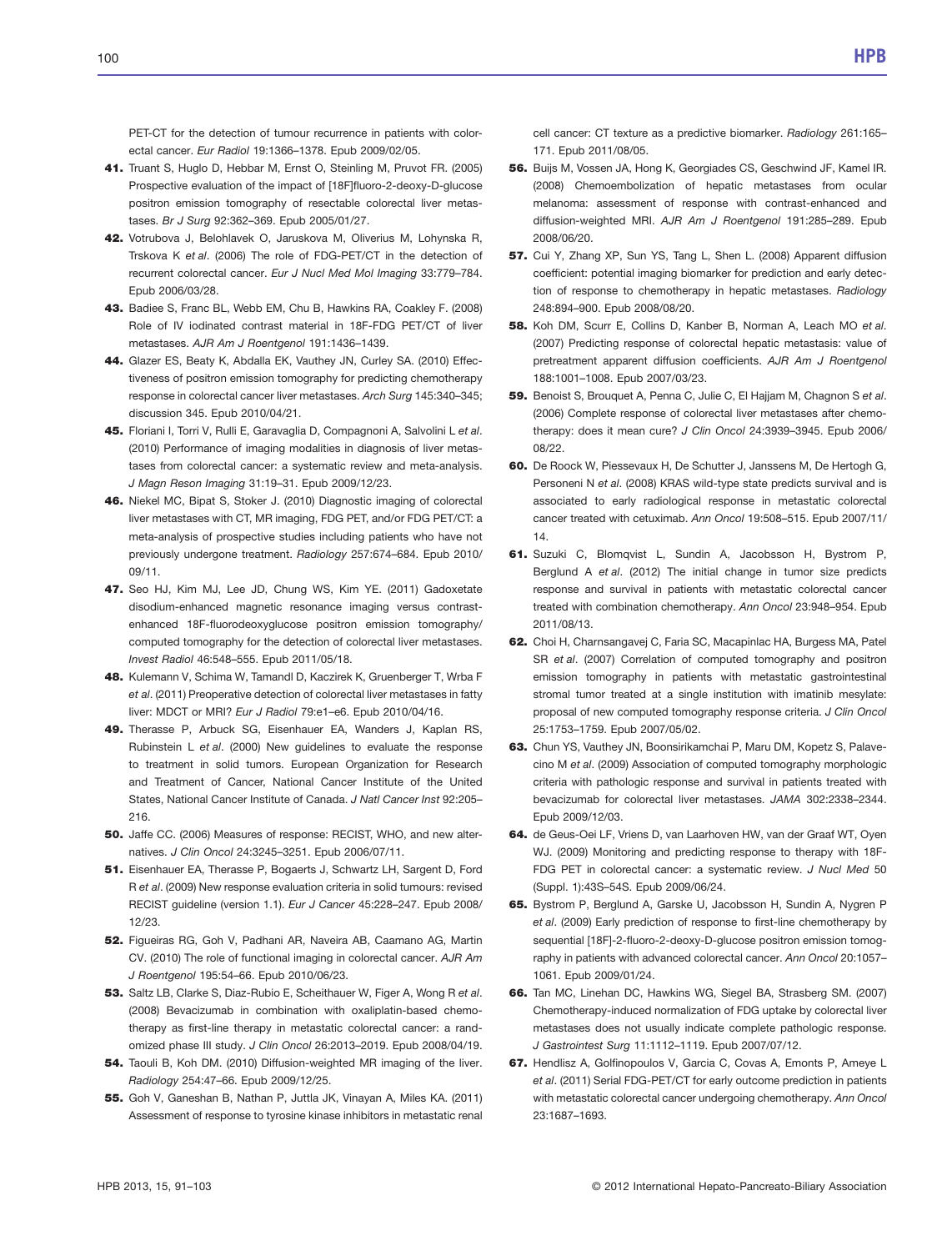- 68. Elias D, Liberale G, Vernerey D, Pocard M, Ducreux M, Boige V et al. (2005) Hepatic and extrahepatic colorectal metastases: when resectable, their localization does not matter, but their total number has a prognostic effect. Ann Surg Oncol 12:900–909.
- 69. Elias D, Ouellet JF, Bellon N, Pignon JP, Pocard M, Lasser P. (2003) Extrahepatic disease does not contraindicate hepatectomy for colorectal liver metastases. Br J Surg 90:567–574. Epub 2003/05/08.
- 70. Jaeck D, Nakano H, Bachellier P, Inoue K, Weber JC, Oussoultzoglou E et al. (2002) Significance of hepatic pedicle lymph node involvement in patients with colorectal liver metastases: a prospective study. Ann Surg Oncol 9:430–438.
- 71. Carpizo DR, Are C, Jarnagin W, Dematteo R, Fong Y, Gonen M et al. (2009) Liver resection for metastatic colorectal cancer in patients with concurrent extrahepatic disease: results in 127 patients treated at a single center. Ann Surg Oncol 16:2138–2146. Epub 2009/06/06.
- 72. Pulitano C, Bodingbauer M, Aldrighetti L, de Jong MC, Castillo F, Schulick RD et al. (2011) Liver resection for colorectal metastases in presence of extrahepatic disease: results from an international multi-institutional analysis. Ann Surg Oncol 18:1380–1388. Epub 2010/ 12/08.
- 73. Adam R, de Haas RJ, Wicherts DA, Vibert E, Salloum C, Azoulay D et al. (2011) Concomitant extrahepatic disease in patients with colorectal liver metastases: when is there a place for surgery? Ann Surg 253:349–359. Epub 2010/12/24.
- 74. Elias D, Gilly F, Boutitie F, Quenet F, Bereder JM, Mansvelt B et al. (2010) Peritoneal colorectal carcinomatosis treated with surgery and perioperative intraperitoneal chemotherapy: retrospective analysis of 523 patients from a multicentric French study. J Clin Oncol 28:63–68. Epub 2009/11/18.
- 75. Chua TC, Saxena A, Liauw W, Chu F, Morris DL. (2011) Hepatectomy and resection of concomitant extrahepatic disease for colorectal liver metastases – a systematic review. Eur J Cancer 48:1757– 1765.
- 76. Nordlinger B, Sorbye H, Glimelius B, Poston GJ, Schlag PM, Rougier P et al. (2008) Perioperative chemotherapy with FOLFOX4 and surgery versus surgery alone for resectable liver metastases from colorectal cancer (EORTC Intergroup trial 40983): a randomised controlled trial. Lancet 371:1007–1016.
- 77. Allen PJ, Kemeny N, Jarnagin W, DeMatteo R, Blumgart L, Fong Y. (2003) Importance of response to neoadjuvant chemotherapy in patients undergoing resection of synchronous colorectal liver metastases. J Gastrointest Surg 7:109–115; discussion 116–117.
- 78. Adam R, Pascal G, Castaing D, Azoulay D, Delvart V, Paule B et al. (2004) Tumor progression while on chemotherapy: a contraindication to liver resection for multiple colorectal metastases? Ann Surg 240:1052– 1061; discussion 1061–1064.
- 79. Neumann UP, Thelen A, Rocken C, Seehofer D, Bahra M, Riess H et al. (2009) Nonresponse to pre-operative chemotherapy does not preclude long-term survival after liver resection in patients with colorectal liver metastases. Surgery 146:52–59. Epub 2009/06/23.
- 80. Adam R, Aloia T, Levi F, Wicherts DA, de Haas RJ, Paule B et al. (2007) Hepatic resection after rescue cetuximab treatment for colorectal liver metastases previously refractory to conventional systemic therapy. J Clin Oncol 25:4593–4602. Epub 2007/10/11.
- 81. Abdalla EK, Denys A, Chevalier P, Nemr RA, Vauthey JN. (2004) Total and segmental liver volume variations: implications for liver surgery. Surgery 135:404–410.
- 82. Vauthey JN, Chaoui A, Do KA, Bilimoria MM, Fenstermacher MJ, Charnsangavej C et al. (2000) Standardized measurement of the future liver remnant prior to extended liver resection: methodology and clinical associations. Surgery 127:512–519.
- 83. Makuuchi M, Thai BL, Takayasu K, Takayama T, Kosuge T, Gunven P et al. (1990) Preoperative portal embolization to increase safety of major hepatectomy for hilar bile duct carcinoma: a preliminary report. Surgery 107:521–527.
- 84. Uesaka K, Nimura Y, Nagino M. (1996) Changes in hepatic lobar function after right portal vein embolization. An appraisal by biliary indocyanine green excretion. Ann Surg 223:77–83.
- 85. Ribero D, Abdalla EK, Madoff DC, Donadon M, Loyer EM, Vauthey JN. (2007) Portal vein embolization before major hepatectomy and its effects on regeneration, resectability and outcome. Br J Surg 94:1386– 1394.
- 86. Wicherts DA, de Haas RJ, Andreani P, Sotirov D, Salloum C, Castaing D et al. (2010) Impact of portal vein embolization on long-term survival of patients with primarily unresectable colorectal liver metastases. Br J Surg 97:240–250. Epub 2010/01/21.
- 87. Kubota K, Makuuchi M, Kusaka K, Kobayashi T, Miki K, Hasegawa K et al. (1997) Measurement of liver volume and hepatic functional reserve as a guide to decision-making in resectional surgery for hepatic tumors. Hepatology 26:1176–1181.
- 88. Abdalla EK, Barnett CC, Doherty D, Curley SA, Vauthey JN. (2002) Extended hepatectomy in patients with hepatobiliary malignancies with and without preoperative portal vein embolization. Arch Surg 137:675– 680; discussion 680–681.
- 89. Farges O, Belghiti J, Kianmanesh R, Regimbeau JM, Santoro R, Vilgrain V et al. (2003) Portal vein embolization before right hepatectomy: prospective clinical trial. Ann Surg 237:208–217.
- 90. Abdalla EK, Hicks ME, Vauthey JN. (2001) Portal vein embolization: rationale, technique and future prospects. Br J Surg 88:165– 175.
- 91. Vauthey JN, Pawlik TM, Abdalla EK, Arens JF, Nemr RA, Wei SH et al. (2004) Is extended hepatectomy for hepatobiliary malignancy justified? Ann Surg 239:722–730; discussion 730–732.
- 92. Imamura H, Sano K, Sugawara Y, Kokudo N, Makuuchi M. (2005) Assessment of hepatic reserve for indication of hepatic resection: decision tree incorporating indocyanine green test. J Hepatobiliary Pancreat Surg 12:16–22. Epub 2005/03/09.
- 93. Schroeder RA, Marroquin CE, Bute BP, Khuri S, Henderson WG, Kuo PC. (2006) Predictive indices of morbidity and mortality after liver resection. Ann Surg 243:373–379. Epub 2006/02/24.
- 94. Aloia T, Sebagh M, Plasse M, Karam V, Levi F, Giacchetti S et al. (2006) Liver histology and surgical outcomes after preoperative chemotherapy with fluorouracil plus oxaliplatin in colorectal cancer liver metastases. J Clin Oncol 24:4983–4990.
- 95. Balzan S, Nagarajan G, Farges O, Galleano CZ, Dokmak S, Paugam C et al. (2010) Safety of liver resections in obese and overweight patients. World J Surg 34:2960–2968. Epub 2010/08/17.
- 96. El-Serag HB, Mason AC. (1999) Rising incidence of hepatocellular carcinoma in the United States. N Engl J Med 340:745–750. Epub 1999/ 03/11.
- 97. Rees M, Tekkis PP, Welsh FK, O'Rourke T, John TG. (2008) Evaluation of long-term survival after hepatic resection for metastatic colorectal cancer: a multifactorial model of 929 patients. Ann Surg 247:125–135. Epub 2007/12/25.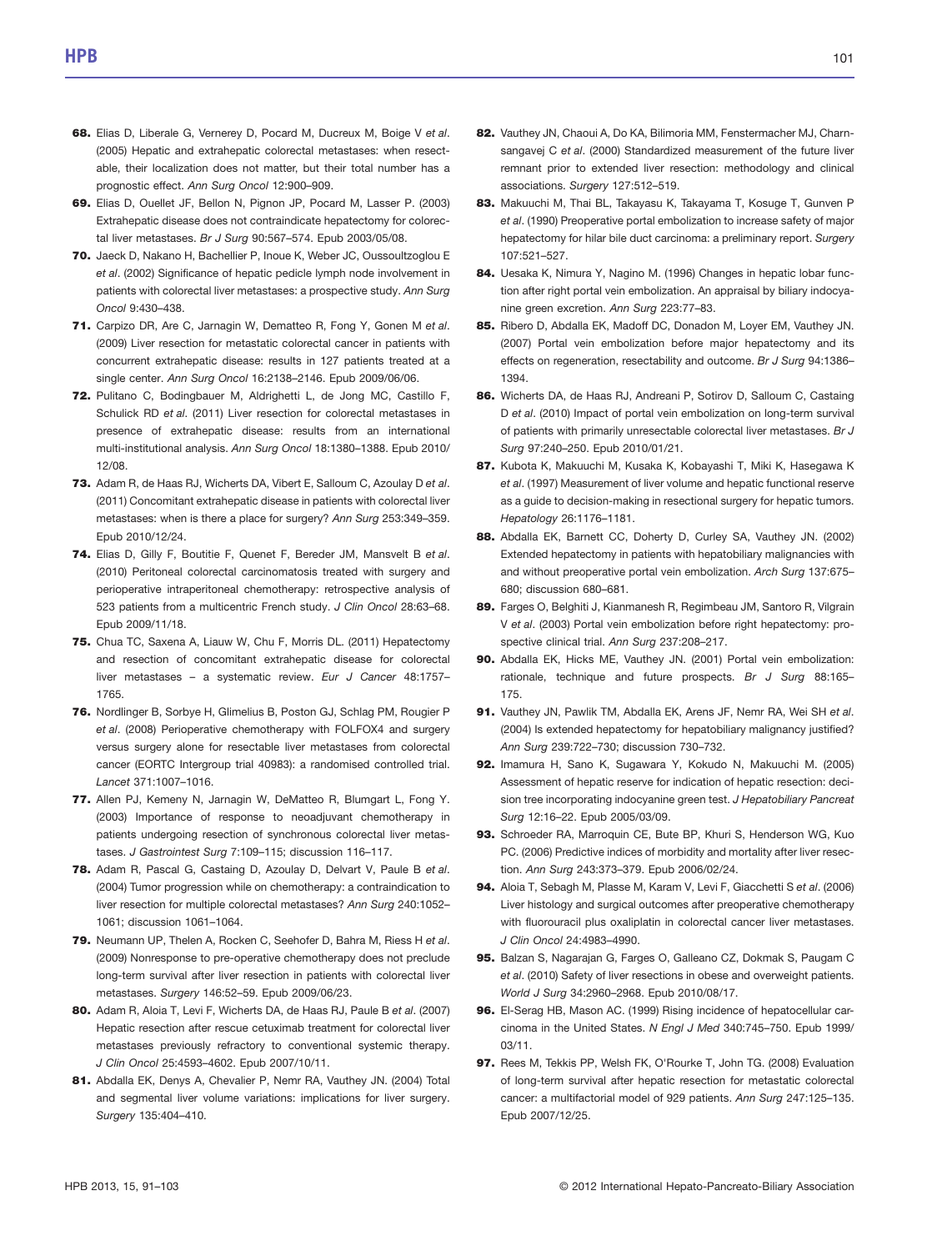- 98. Nordlinger B, Guiguet M, Vaillant JC, Balladur P, Boudjema K, Bachellier P et al. (1996) Surgical resection of colorectal carcinoma metastases to the liver. A prognostic scoring system to improve case selection, based on 1568 patients. Association Francaise de Chirurgie. Cancer 77:1254–1262.
- 99. Fong Y, Fortner J, Sun RL, Brennan MF, Blumgart LH. (1999) Clinical score for predicting recurrence after hepatic resection for metastatic colorectal cancer: analysis of 1001 consecutive cases. Ann Surg 230:309–318; discussion 318–321.
- 100. Wei AC, Greig PD, Grant D, Taylor B, Langer B, Gallinger S. (2006) Survival after hepatic resection for colorectal metastases: a 10-year experience. Ann Surg Oncol 13:668–676. Epub 2006/03/09.
- 101. Kato T, Yasui K, Hirai T, Kanemitsu Y, Mori T, Sugihara K et al. (2003) Therapeutic results for hepatic metastasis of colorectal cancer with special reference to effectiveness of hepatectomy: analysis of prognostic factors for 763 cases recorded at 18 institutions. Dis Colon Rectum 46 (10 Suppl.):S22–S31. Epub 2003/10/08.
- 102. Scheele J, Altendorf-Hofmann A, Grube T, Hohenberger W, Stangl R, Schmidt K. (2001) Resektion colorectaler Lebermetastasen. Welche Prognosefaktoren bestimmen die Patientenselektion? [Resection of colorectal liver metastases. What prognostic factors determine patient selection?]. Chirurg 72:547–560. Epub 2001/06/01.
- 103. Brouquet A, Abdalla EK, Kopetz S, Garrett CR, Overman MJ, Eng C et al. (2011) High survival rate after two-stage resection of advanced colorectal liver metastases: response-based selection and complete resection define outcome. J Clin Oncol 29:1083–1090. Epub 2011/01/ 26.
- 104. Jaeck D, Bachellier P, Nakano H, Oussoultzoglou E, Weber JC, Wolf P et al. (2003) One or two-stage hepatectomy combined with portal vein embolization for initially nonresectable colorectal liver metastases. Am J Surg 185:221–229. Epub 2003/03/07.
- 105. Aloia TA, Vauthey JN. (2011) Management of colorectal liver metastases: past, present, and future. Updates Surg 63:1–3. Epub 2011/02/ 19.
- 106. de Santibanes E, Alvarez FA, Ardiles V. (2012) How to avoid postoperative liver failure: a novel method. World J Surg 36:125-128. Epub 2011/11/03.
- 107. Torzilli G, Donadon M, Palmisano A, Marconi M, Procopio F, Botea F et al. (2009) Ultrasound guided liver resection: does this approach limit the need for portal vein embolization? Hepatogastroenterology 56:1483–1490. Epub 2009/12/03.
- 108. Torzilli G, Procopio F, Botea F, Marconi M, Del Fabbro D, Donadon M et al. (2009) One-stage ultrasonographically guided hepatectomy for multiple bilobar colorectal metastases: a feasible and effective alternative to the 2-stage approach. Surgery 146:60–71. Epub 2009/06/23.
- 109. Hughes KS, Simon R, Songhorabodi S, Adson MA, Ilstrup DM, Fortner JG et al. (1986) Resection of the liver for colorectal carcinoma metastases: a multi-institutional study of patterns of recurrence. Surgery 100:278–284. Epub 1986/08/01.
- 110. Shirabe K, Takenaka K, Gion T, Fujiwara Y, Shimada M, Yanaga K et al. (1997) Analysis of prognostic risk factors in hepatic resection for metastatic colorectal carcinoma with special reference to the surgical margin. Br J Surg 84:1077–1080. Epub 1997/08/01.
- 111. Jaeck D, Bachellier P, Guiguet M, Boudjema K, Vaillant JC, Balladur P et al. (1997) Long-term survival following resection of colorectal hepatic metastases. Association Francaise de Chirurgie. Br J Surg 84:977–980. Epub 1997/07/01.
- 112. Pawlik TM, Scoggins CR, Zorzi D, Abdalla EK, Andres A, Eng C et al. (2005) Effect of surgical margin status on survival and site of recurrence after hepatic resection for colorectal metastases. Ann Surg 241:715– 722; discussion 722–724. Epub 2005/04/26.
- 113. Hamady ZZ, Cameron IC, Wyatt J, Prasad RK, Toogood GJ, Lodge JP. (2006) Resection margin in patients undergoing hepatectomy for colorectal liver metastasis: a critical appraisal of the 1cm rule. Eur J Surg Oncol 32:557–563. Epub 2006/04/04.
- 114. Lordan JT, Karanjia ND. (2010) 'Close shave' in liver resection for colorectal liver metastases. Eur J Surg Oncol 36:47–51. Epub 2009/06/ 09.
- 115. Figueras J, Burdio F, Ramos E, Torras J, Llado L, Lopez-Ben S et al. (2007) Effect of subcentimeter nonpositive resection margin on hepatic recurrence in patients undergoing hepatectomy for colorectal liver metastases. Evidences from 663 liver resections. Ann Oncol 18:1190– 1195. Epub 2007/04/17.
- 116. Muratore A, Ribero D, Zimmitti G, Mellano A, Langella S, Capussotti L. (2010) Resection margin and recurrence-free survival after liver resection of colorectal metastases. Ann Surg Oncol 17:1324–1329. Epub 2009/10/23.
- 117. Kokudo N, Miki Y, Sugai S, Yanagisawa A, Kato Y, Sakamoto Y et al. (2002) Genetic and histological assessment of surgical margins in resected liver metastases from colorectal carcinoma: minimum surgical margins for successful resection. Arch Surg 137:833–840. Epub 2002/ 07/03.
- 118. Ng JK, Urbanski SJ, Mangat N, McKay A, Sutherland FR, Dixon E et al. (2008) Colorectal liver metastases contract centripetally with a response to chemotherapy: a histomorphologic study. Cancer 112:362– 371.
- 119. de Haas RJ, Wicherts DA, Flores E, Azoulay D, Castaing D, Adam R. (2008) R1 resection by necessity for colorectal liver metastases: is it still a contraindication to surgery? Ann Surg 248:626–637. Epub 2008/10/ 22.
- 120. Adam R, Delvart V, Pascal G, Valeanu A, Castaing D, Azoulay D et al. (2004) Rescue surgery for unresectable colorectal liver metastases downstaged by chemotherapy: a model to predict long-term survival. Ann Surg 240:644–657; discussion 657–658. Epub 2004/09/24.
- 121. Meric F, Patt YZ, Curley SA, Chase J, Roh MS, Vauthey JN et al. (2000) Surgery after downstaging of unresectable hepatic tumors with intraarterial chemotherapy. Ann Surg Oncol 7:490–495. Epub 2000/08/18.
- 122. Auer RC, White RR, Kemeny NE, Schwartz LH, Shia J, Blumgart LH et al. (2010) Predictors of a true complete response among disappearing liver metastases from colorectal cancer after chemotherapy. Cancer 116:1502–1509. Epub 2010/02/02.
- 123. Blazer DG, 3rd, Kishi Y, Maru DM, Kopetz S, Chun YS, Overman MJ et al. (2008) Pathologic response to preoperative chemotherapy: a new outcome end point after resection of hepatic colorectal metastases. J Clin Oncol 26:5344–5351.
- 124. Elias D, Youssef O, Sideris L, Dromain C, Baton O, Boige V et al. (2004) Evolution of missing colorectal liver metastases following inductive chemotherapy and hepatectomy. J Surg Oncol 86:4–9. Epub 2004/03/ 30.
- 125. Elias D, Goere D, Boige V, Kohneh-Sharhi N, Malka D, Tomasic G et al. (2007) Outcome of posthepatectomy-missing colorectal liver metastases after complete response to chemotherapy: impact of adjuvant intra-arterial hepatic oxaliplatin. Ann Surg Oncol 14:3188–3194. Epub 2007/08/21.